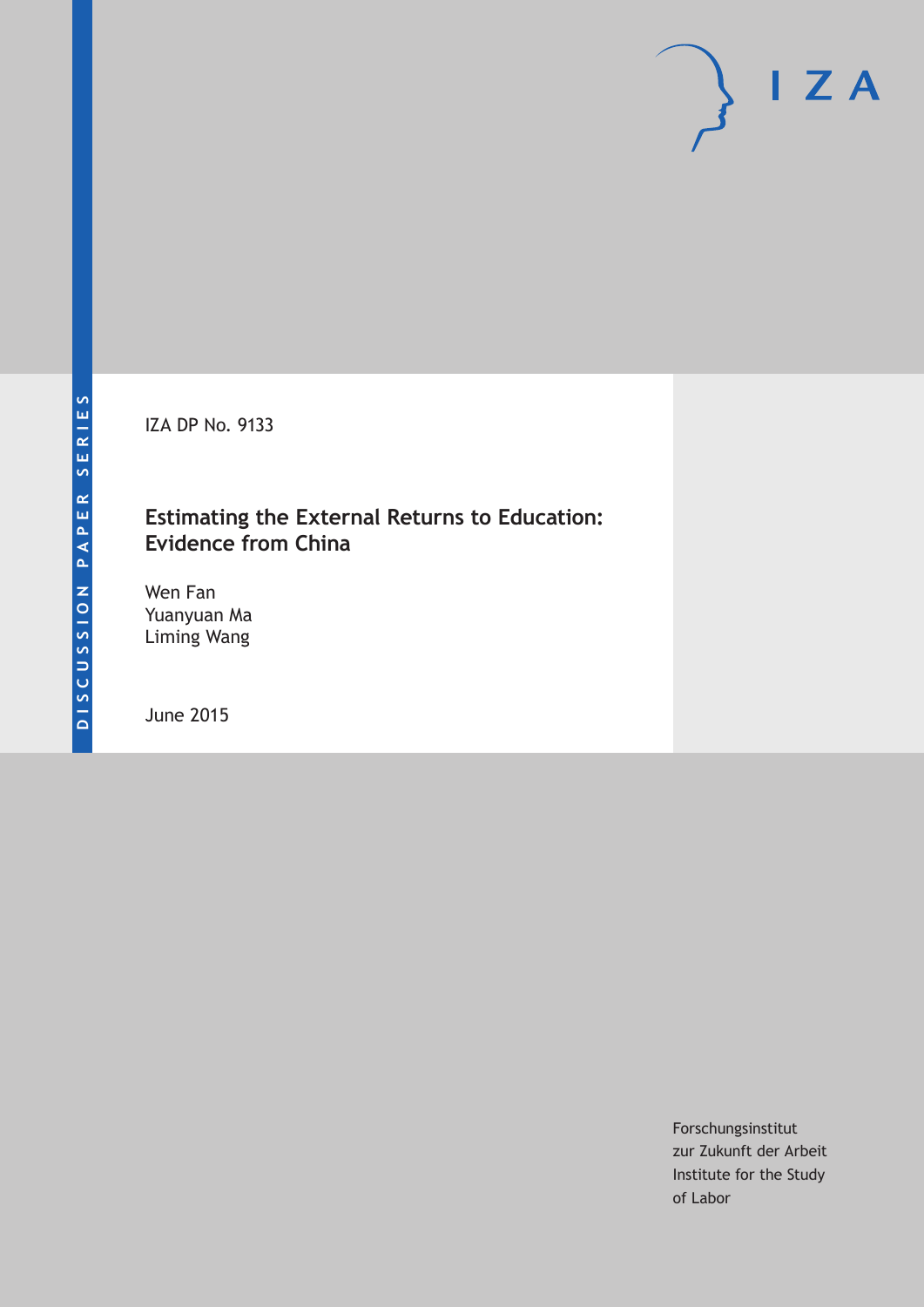# **Estimating the External Returns to Education: Evidence from China**

## **Wen Fan**

*Nanjing University of Finance and Economics*

### **Yuanyuan Ma**

*Trinity College Dublin and IZA*

### **Liming Wang**

*University College Dublin*

Discussion Paper No. 9133 June 2015

IZA

P.O. Box 7240 53072 Bonn Germany

Phone: +49-228-3894-0 Fax: +49-228-3894-180 E-mail: iza@iza.org

Any opinions expressed here are those of the author(s) and not those of IZA. Research published in this series may include views on policy, but the institute itself takes no institutional policy positions. The IZA research network is committed to the IZA Guiding Principles of Research Integrity.

The Institute for the Study of Labor (IZA) in Bonn is a local and virtual international research center and a place of communication between science, politics and business. IZA is an independent nonprofit organization supported by Deutsche Post Foundation. The center is associated with the University of Bonn and offers a stimulating research environment through its international network, workshops and conferences, data service, project support, research visits and doctoral program. IZA engages in (i) original and internationally competitive research in all fields of labor economics, (ii) development of policy concepts, and (iii) dissemination of research results and concepts to the interested public.

<span id="page-1-0"></span>IZA Discussion Papers often represent preliminary work and are circulated to encourage discussion. Citation of such a paper should account for its provisional character. A revised version may be available directly from the author.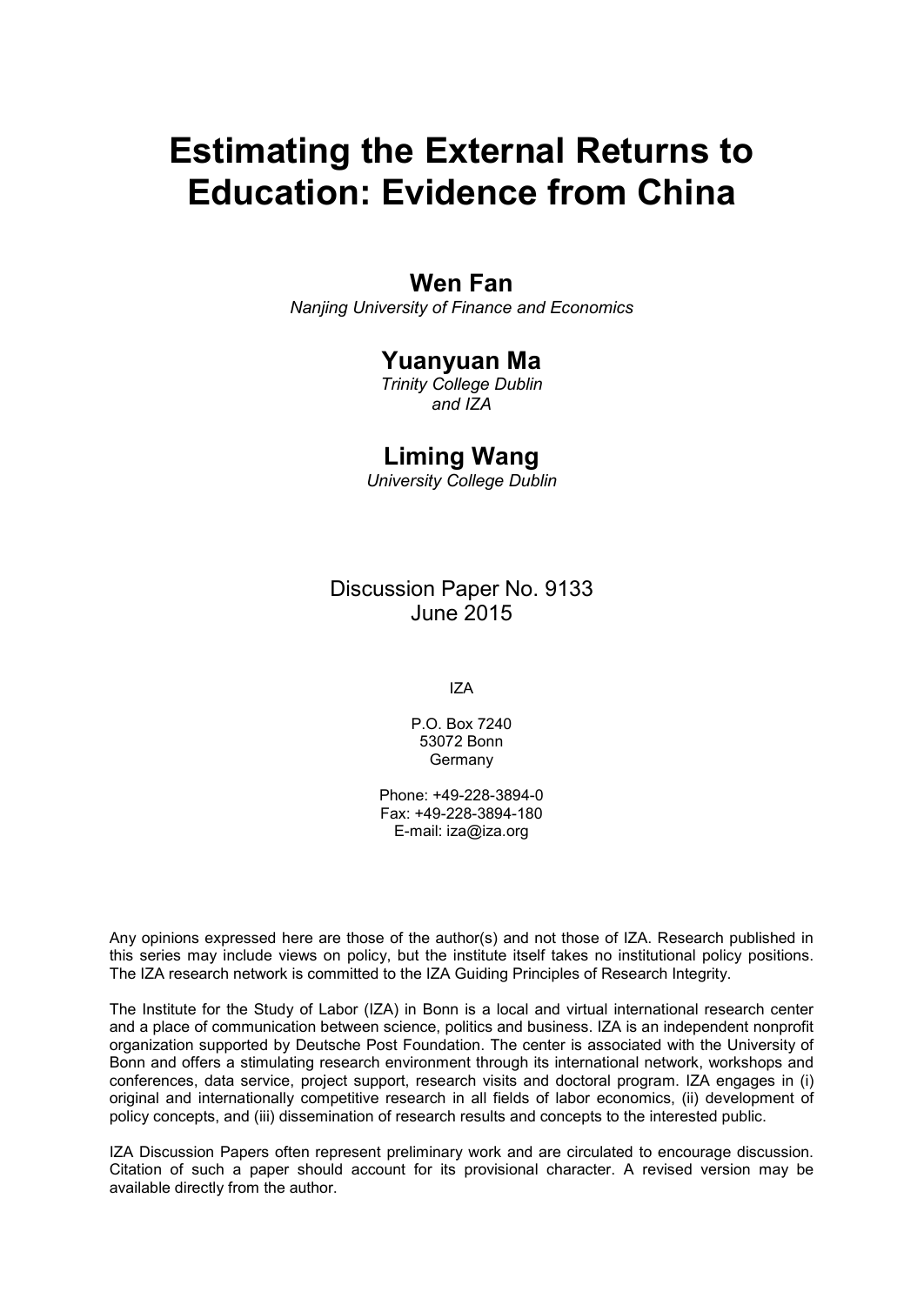IZA Discussion Paper No. 9133 June 2015

## **ABSTRACT**

## **Estimating the External Returns to Education: Evidence from China[\\*](#page-1-0)**

Using longitudinal data from the China Health and Nutrition Survey, we examine how individual wages change in line with the share of college graduates in a given province. The individual fixed effect model shows that the external returns to education in China appear to be zero. We estimate an instrumental variables fixed effects model where share of college graduates is instrumented by the number of universities with special status and find positive external returns to education of about 10 per cent to 14 per cent. We also find that the returns are affected by individual heterogeneity. While negligible returns are found for urban, women, and high-educated workers, the returns are positive and statistically significant for rural, men, and low-educated workers. This finding provides the motivation for increasing education investment in rural China and targeting it more toward poorly educated workers.

JEL Classification: J0, J24, O15

Keywords: education, public investment, externalities, China

Corresponding author:

Yuanyuan Ma The Irish Longitudinal Study on Ageing (TILDA) Lincoln Gate Trinity College Dublin Dublin 2 Ireland E-mail: [mayu@tcd.ie](mailto:mayu@tcd.ie)

The authors acknowledge the UNC California Population Centre for granting access to the CHNS data. Fan gratefully acknowledges financial support from the Priority Academic Program Development of Jiangsu Higher Education Institutions (PAPD).We thank participants in the 2013 Korean Association for Policy Studies (KAPS) Summer and International Conference, the 16<sup>th</sup> IZA Summer School in Labour Economics, 2012 European Doctoral Group in Economics (EDGE) Jamboree, the 2012 Irish Society of New Economists (ISNE) Conference, and the Development Roundtable in Geary Institute for helpful comments. We also thank Paul Devereux, Patrick Paul Walsh, Frank Walsh, Xiaobo He and CHO Minhyo for helpful conversations and comments. We are responsible for all remaining errors.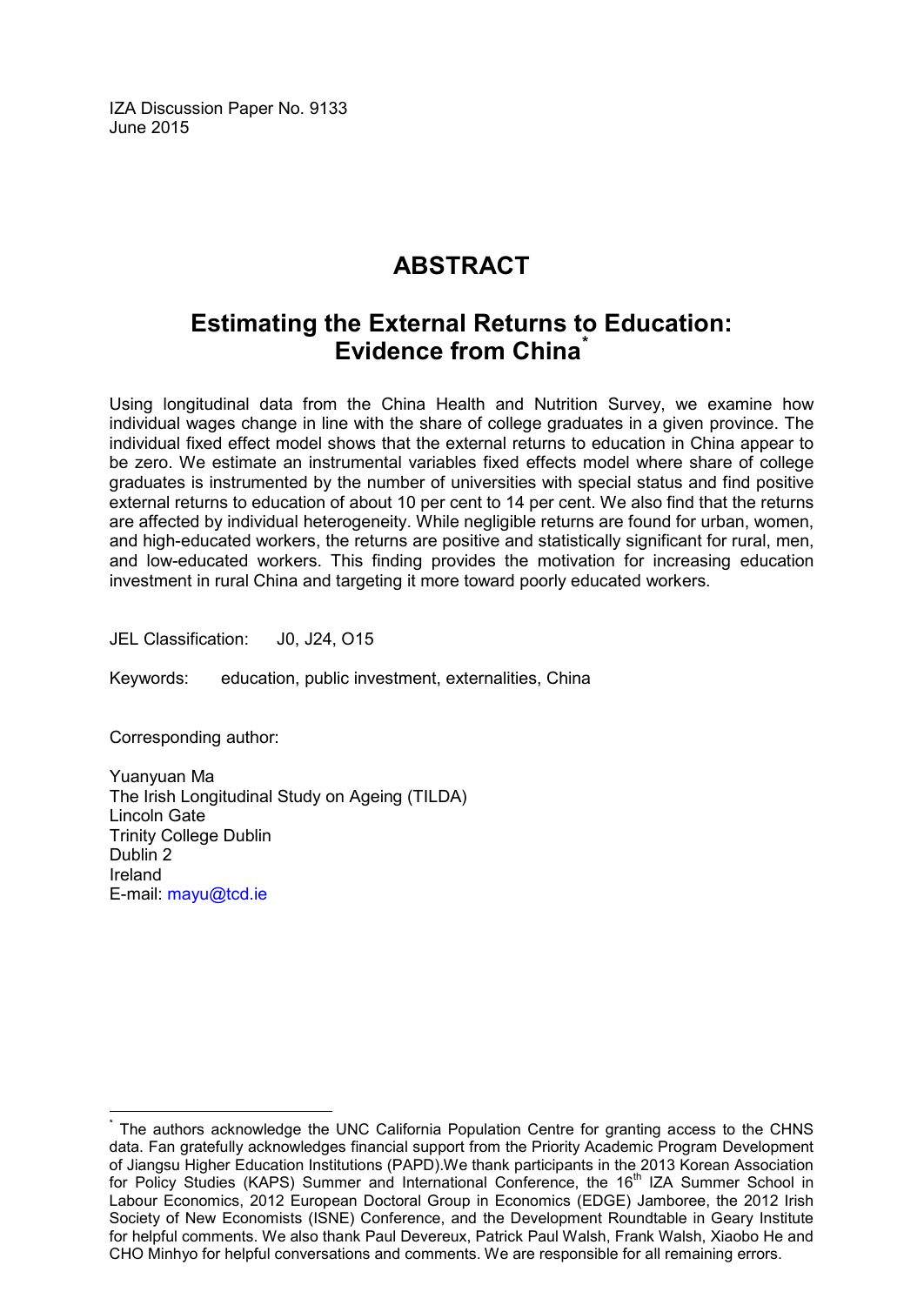## 1 Introduction

A good understanding of human capital externalities is important for both policy makers and social science researchers. While much attention has been devoted to the empirical investigation of the role of human capital in the process of economic growth and development at the aggregate level (Lucas 1998), the relevant work at the individual level seems to be inadequate. Education, one measure of human capital in empirical work, is usually used for such studies. There are at least two reasons why people care about the effect of human capital externality, i.e. external returns to education. Firstly, current education policies are often justified on the basis of at least modest human-capital externalities, a better understanding of which would produce important implications or even guidelines for policy making. Secondly, the magnitude of the external returns to education is important for assessing the efficiency of public investment in education.

Economists have speculated for at least a century that the social returns to education may exceed the private returns (Moretti 2004). However, most of these studies on education externality focus on the developed countries. In this paper, we attempt to contribute to the existing literature with new evidence on the external returns to education in China, an important developing economy in the world, and hope to shed more light on the cross-country income differential via the human capital externality perspective.

Since the Reform and Open-door policy implemented in 1978, China has gradually altered its attitude toward education by realizing the significant impact of education on economic growth and social development. From 1980 onward, the total investment in education and the government's investment in education have continued to increase drastically. In 1980, the educational investment from government was 11.42 billion Yuan, and the investment in education from other sources (charity, social donation, etc.) was almost negligible. In 2009, the education investment from government increased to 1,223 billion Yuan, and the total investment in education rose to 1,650 billion Yuan. Even taking inflation into account, this is still a huge increase.  $\frac{1}{1}$  Although the investment

<sup>&</sup>lt;sup>1</sup>China Statistical Yearbooks.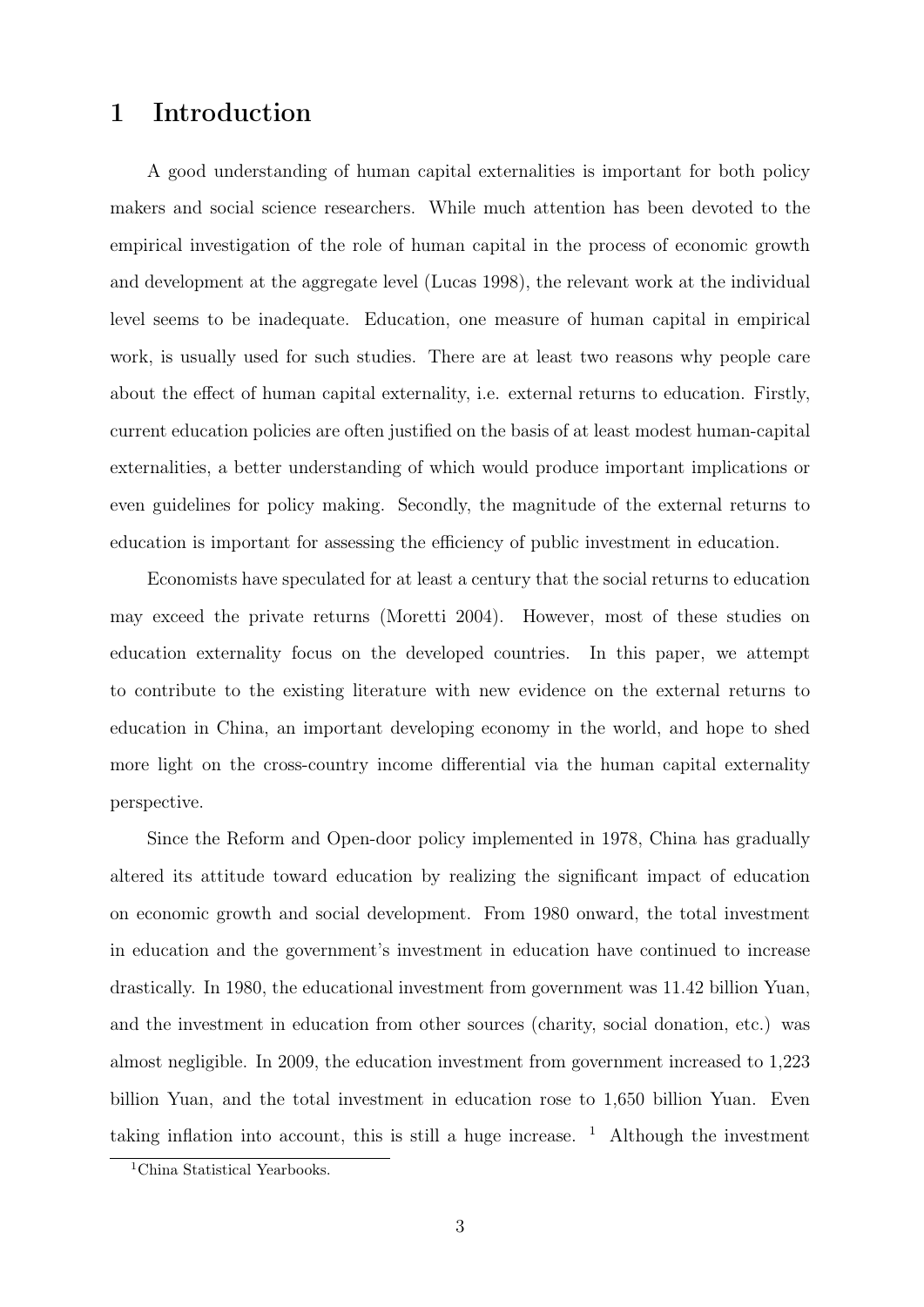from other sources became increasingly visible, the government is still the dominant body for education investment.

Nonetheless, when compared to the striking GDP growth, it is not surprising that criticisms exist that the Chinese government's investment in education is far from satisfactory. Figure 1 shows the GDP and the government's investment in education (in current billion RMB) in China from 1980 to 2009. Compared with the rapid growth of the absolute value of investment, the proportion of the government's education investment in GDP during the same period is relatively stable. Also, the magnitudes of the proportion in China are much smaller than they are in the developed world during the same period. Figure 2 shows the international comparison. However, we argue that it may be quite hasty to judge whether the government's investment in education is sufficient or not before fully understanding the essence of education. Education is a semi-public good with both private and external returns. Although there is a large body of literature investigating the private returns to education in China, there has been little focus on the education externalities. In this paper, we attempt to answer a number of questions related to the external returns to education. These include whether China has a positive education externality like most developed countries; the extent of the externality, if it exists; and most importantly, what can be learnt from questioning China's external returns to education.

In this paper, we examine how individual wages change in line with the share of college graduates in a given province using longitudinal data from China Health and Nutrition Survey (CHNS). <sup>2</sup> In conventional fixed effects (FE) estimates, insignificant coefficients suggest that the external returns to education are almost zero. However, when we account for the endogeneity problem and then implement instrumental variables fixed effects estimates, we find positive external returns to education for full sample of about 10 per cent to 14 per cent.

Taking individual heterogeneity into consideration, we split our sample by region, gender, and education levels. While negligible returns are found for urban, women, and

<sup>2</sup>We describe this dataset in details in section 3.1.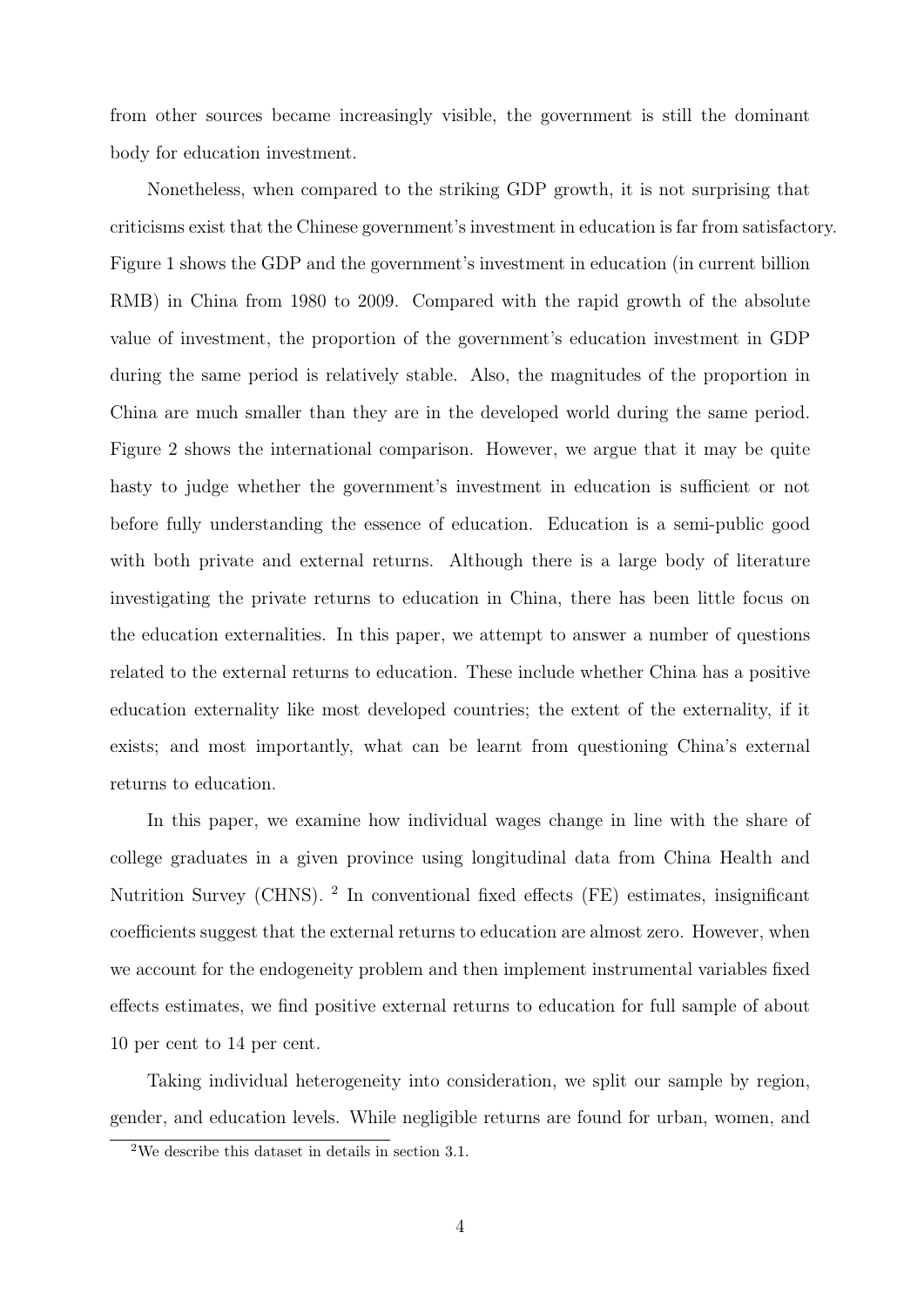high-educated workers, the returns are positive and statistically significant for rural, men, and low-educated workers. This finding provides the motivation for increasing education investment in rural China and targeting it more toward poorly educated workers.

The layout of this paper is as follows. In section 2, we review the relevant literature. Section 3 presents data and methodology. Section 4 provides the main empirical results, and section 5 offers further discussions. Section 6 concludes.

## 2 Literature Review

Marshall (1961) argues that increasing the geographic concentration of specialized inputs increases productivity because the matching between factor inputs and industries is improved. Therefore, firms find it profitable to invest in new technologies only when there is a sufficient supply of trained workers to replace those employees who leave. Greater human capital encourages more investment by firms and raises other workers' wages via this channel.

On the other hand, if we believe the knowledge spillover story in which the sharing of knowledge and skills through formal and informal interaction may generate positive externality across workers, living with more educated people would make you earn more. In contrast, if the school does not further education but just helps workers with a college degree to identify themselves from those without one, signalling theory tells us that the external returns to education tend to be very low, even zero. (Acemoglu 1996; Acemoglu and Angrist 2000)

Furthermore, people could find negative external returns to education if labour supply greatly exceeds demand and then crucial competition may induce a decrease in individual wages when workers have to face much stronger competitors. (Moretti 2004)

In empirical research, Rauch (1993) is the first attempt to estimate human-capital externalities, finding that the externalities are on the order of 3 per cent to 5 per cent in the United States. Moretti (2004) also finds significant external returns to education using the American National Longitudinal Survey of Youths and American Census data.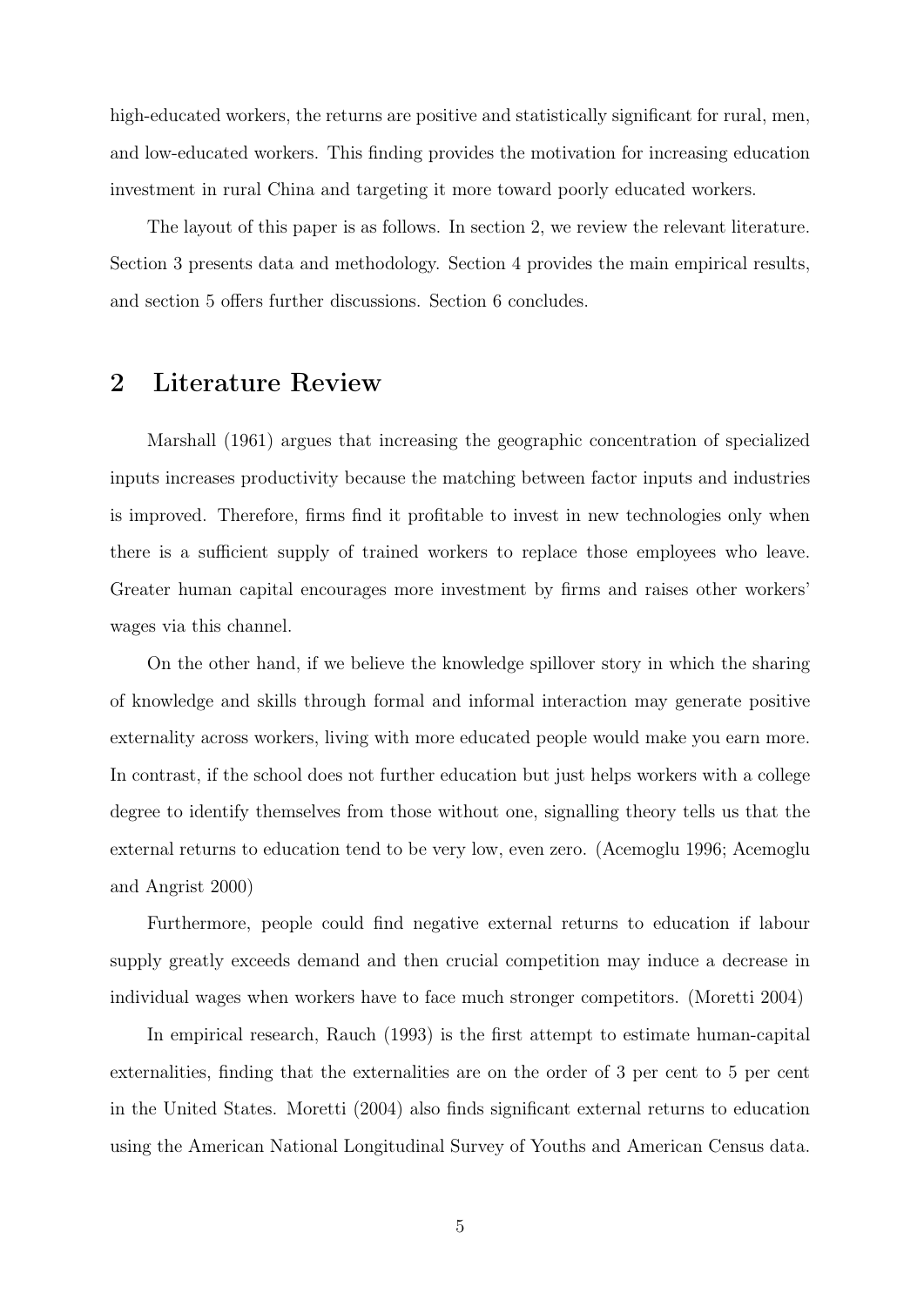Both of these studies use college share as a parameter of interest. When using average schooling as an alternative, Acemoglu and Angrist (2000) find little evidence with the 1950–1990 American Census data.

Using industry level data, Kirby and Riley (2008) estimate the external returns to schooling in the United Kingdom for the period 1994–2004. They find that for men aged 30–49, a one-year increase in the industry average level of schooling is associated with an increase in individual wages of 2.6 per cent to 3.9 per cent.

Liu (2007) provides the first set of estimates on the external returns to education in Chinese cities. The Two-stage Least Squared (2SLS) estimates indicate that a one-year increase in city average education could increase individual earnings by 11 per cent to 13 per cent, whereas one percentage increase in college share would increase wages by about 1 per cent. Given that he finds over ten times larger external returns using average schooling than using college share, the huge difference prompts us to revisit the issue. Our study differs in at least two strands.

Firstly, while Liu (2007) uses cross-sectional data in his analysis, our paper aims to be the first attempt using longitudinal data. By virtue of the panel element, we are able to get rid of many noises caused by individual unobservables and avoid potential bias with simpler cross-sectional specifications.

Secondly, while Liu (2007) only looks at cities, our study covers both urban and rural areas. Since more than 50 per cent of the Chinese population live in the rural areas, our study tends to be more informative thanks to the more representative samples.<sup>3</sup> In addition, exploring regional heterogeneity enables us to understand and explain different social phenomena in urban and rural areas and also helps to contribute to pragmatic policy implications, especially on education investment.

In practice, we motivate the individual fixed effects (FE) estimates and examine how individual wages change in line with the share of college graduates in a given province over time. Unlike Liu (2007), we find that one percentage increase in the share of college graduates would increase individual earnings by about 10 per cent to 14 per cent.

<sup>3</sup>China Statistical Yearbook, 2011.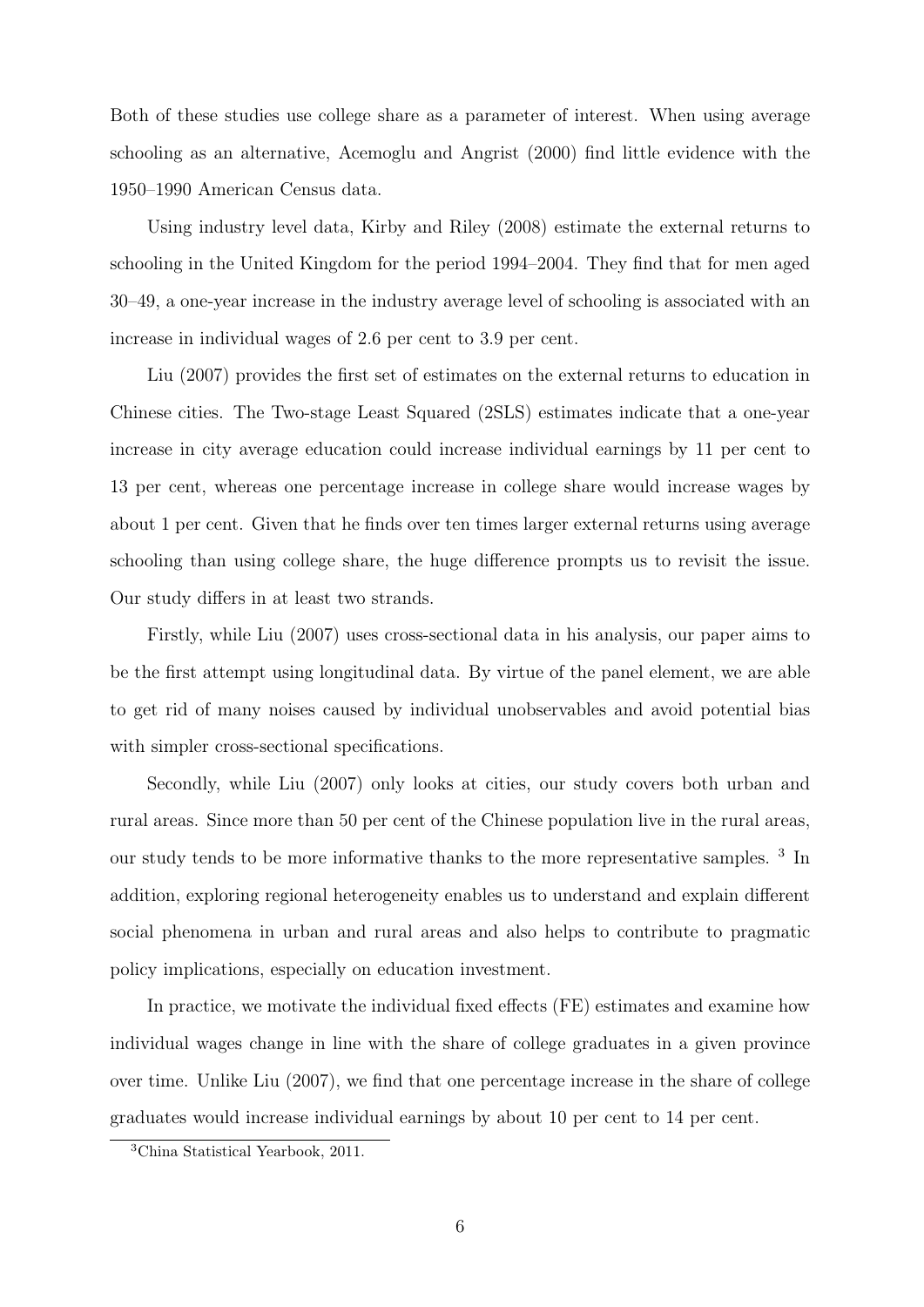### 3 Data and Methodology

#### 3.1 Data

The data used in this paper come from the China Health and Nutrition Survey (CHNS), the largest micro-level survey for current China. Starting in 1989, CHNS is an ongoing open cohort, international collaborative project between the Carolina Population Centre at the University of North Carolina at Chapel Hill and the National Institute of Nutrition and Food Safety at the Chinese Centre for Disease Control and Prevention.

CHNS covers nine provinces (Guangxi, Guizhou, Heilongjiang, Henan, Hubei, Hunan, Jiangsu, Liaoning, and Shangdong), which vary considerably in geographic characteristics and economic development levels. A multistage, random cluster process was used to draw the sample surveyed in each of the provinces.

Some macro level information (e.g. the provincial share of college graduates, GDP per capita, lag average adjacent provincial wage, provincial education expenditure, number of universities and colleges per province, number of high school graduates per province, and four-year-ago university/college enrolments), is obtained from China Statistical Year Books. <sup>4</sup>

Starting in 1989, the survey takes place every two to four years. Based on the original longitudinal dataset, we extract an unbalanced panel covering the years 1991, 1997, 2000, 2004, 2006, and 2009. <sup>5</sup>

Figures 3 and 4 are two graphs that depict the correlation between individuals' wage (Log monthly wage) and the share of college graduates by province in 1991 and 2009, respectively. It is clear to see that while the correlation curve appears to be very flatsloping for the year 1991, it turns out to be evidently positive almost 20 years later. This

<sup>4</sup>The variable "lag average adjacent provincial wage" refers to the one-year lag of the average wages in adjacent provinces within that region. The nine provinces surveyed cover the four regions — north eastern (Liaoning and Heilongjiang), south eastern (Shangdong and Jiangsu), middle areas (Henan, Hubei and Hunan) and western areas (Guangxi and Guizhou). Similar economic and cultural backgrounds and close distance make labour migrations more likely to occur across provinces within region. As a result, skilled workers are likely to move to the adjacent provinces when there are better job offers. Thus, this variable enables us to control for migration effects.

<sup>&</sup>lt;sup>5</sup>Years 1989 and 1994 are excluded because no information on the provincial share of college graduates can be matched for these two years.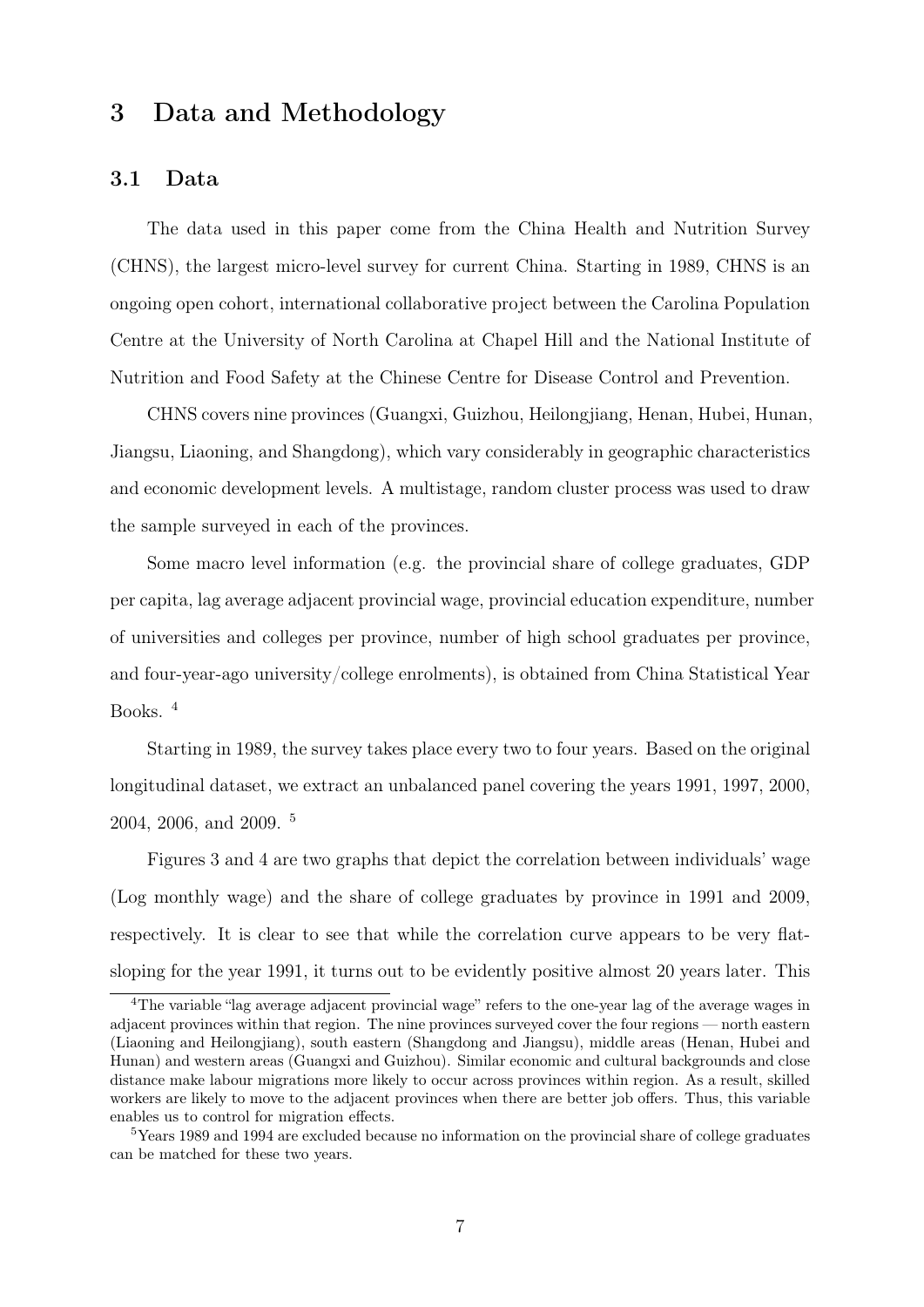visual comparison suggests that the wages are higher in areas where the labour force is better educated and encourages us to further investigate whether this correlation is causal.

#### 3.2 Empirical Strategy

The baseline individual fixed effects estimation equation is as follows:

$$
LnW_{ijt} = \delta_{ij} + \lambda_t + \sigma * X_{ijt} + \gamma * P_{jt} + \rho * Z_{jt} + \mu_{jt} + \epsilon_{ijt}
$$
\n<sup>(1)</sup>

where  $LnW_{ijt}$  is the log monthly wage of individual i in province j in year t,  $\mu_{jt}$  is a province-year error component, and  $\epsilon_{ijt}$  is an individual error term. The controls  $\delta_{ij}$ and  $\lambda_t$  are individual and year effects. The coefficient  $\sigma$  is the parameter for individual characteristics, while the coefficient  $\gamma$  is meant to capture the effect of the share of college graduated workers  $(P_{jt}$  in province j and year t).  $Z_{jt}$  is a vector of province characteristics that we control for. In practice, we also allow for the private return to schooling to vary over time by including the interaction of individual years of schooling and year dummies.

There are two major methodological concerns. Firstly, there may be unobservable factors that are correlated with both wages and education. A benefit of using longitudinal individual level data is that we can deal with some of the most relevant endogeneity and selectivity issues that might bias a simpler cross-sectional specification. In our case, when the non-mover sample is used (and we also control for the migration effect), individual FE estimates enable us to control for permanent unobserved individual and provincial characteristics. Taking ability for instance, we can eliminate any unobservables that may correlate with individual education and wage by assuming the unobserved ability is equally valued over time.

Secondly, time-varying factors that are correlated with overall level of human capital and wage in a given province would also bias our estimates. We deal with this problem in two ways.

On the one hand, we control for two types of time-varying factors which are well-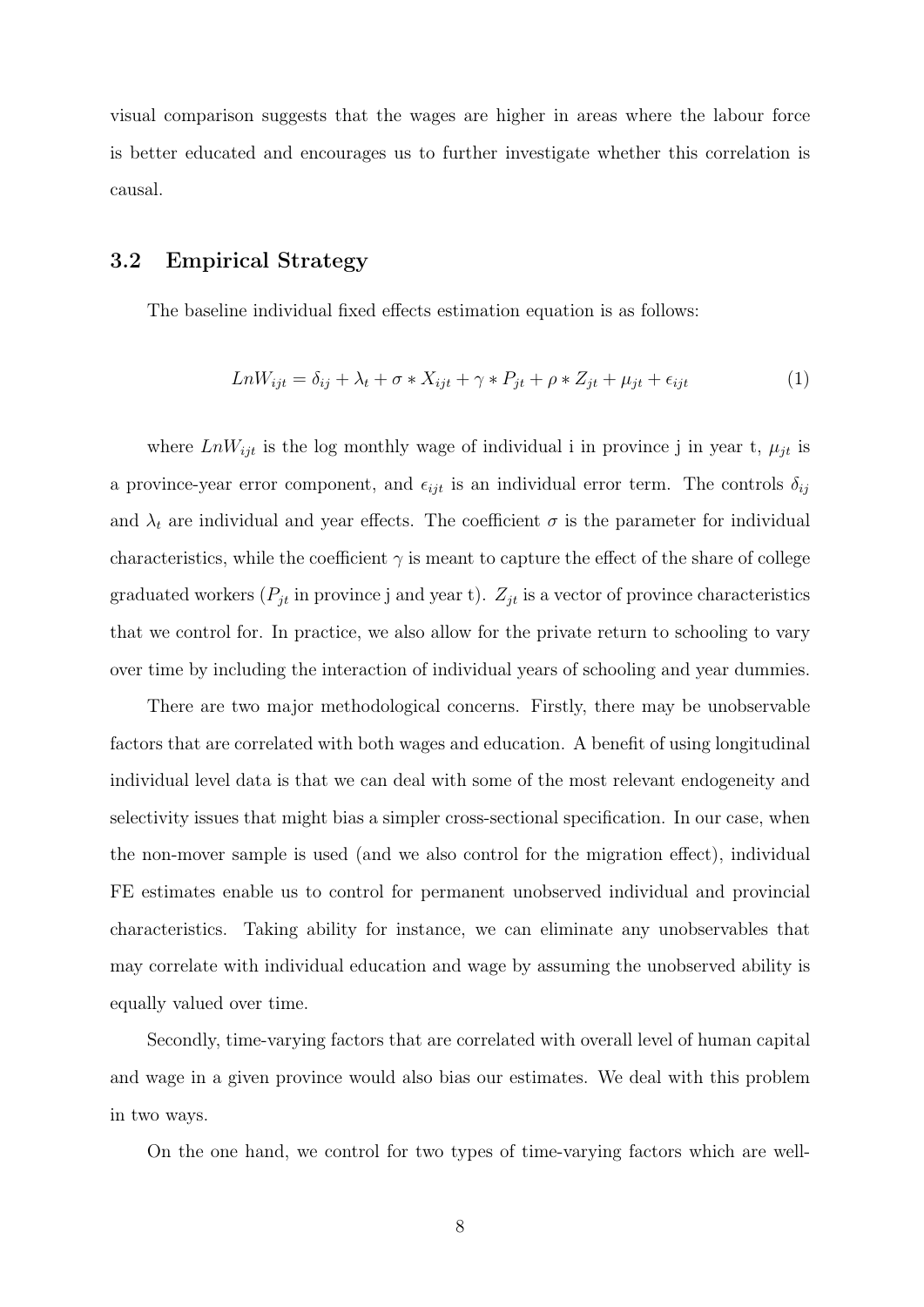documented as to possibly bias the estimates. One is referred to as migration effects, meaning that educated people move in and out due to unobservables. For example, if the wage is low in a given province, more natives (e.g. educated people) will migrate out. This labour flow would affect the college share of the destination province and in turn affect the estimated return to the college share. To control for this, we add a new variable, which is the one-year lag of the average wage in adjacent provinces, under the assumption that people are more likely to move to provinces with similar economic and cultural backgrounds to where they used to live. <sup>6</sup>

The other factor is known as the "catch-up" effect, referring to the fact that the new developing regions attract more skilled people. According to regional and urban economics, this concern involves a number of attributes, including economic factors, changes in demographics which might affect education and employment environments, etc. We first introduce two provincial level variables—"GDP per capita" and "total education expenditure" to account for economic factors. In addition, we use "provincial number of universities/colleges" and "provincial high school graduates" to proxy higher education supply and demand. People would expect that our key variable—share of college graduates—should be impacted by these kinds of factors. To calibrate more precisely the extent to which college graduates flow into the labour market and allow for a lag effect of college graduation (i.e., it is reasonable to assume that since people realize and understand the appearance of "211" universities, it will at least take four years for students to graduate and enter the labour market), we employ the number of college enrolments in the years that are four years before the wage is measured. <sup>7</sup> These education variables would also help to strengthen our instruments. <sup>8</sup>

<sup>&</sup>lt;sup>6</sup>Solo province and year dummies are not able to capture the effect of time-varying variation, such as migration, etc.

<sup>&</sup>lt;sup>7</sup>"211" denotes Project 211. Project 211 is a project of National Key Universities and Colleges initiated in 1995 by the ministry of Education of the People's Republic of China, aiming to raise the research standards of high-level universities and cultivate strategies for socio-economic development. The fact that universities were conferred "211" title in different years depending on their quality offers us a natural variation on region\*year level. We will introduce it more in section 4.2.1.

<sup>8</sup>Our instrument is the number of special status universities in each province. People might think that this variable would affect people's wages through other channels apart from the share of college graduates. For example, graduates in the province with more "211" universities will have higher human capital and wages. If high school skills (human capital) are complementary to university human capital, the high school students will also have higher productivity even if there are no externalities. These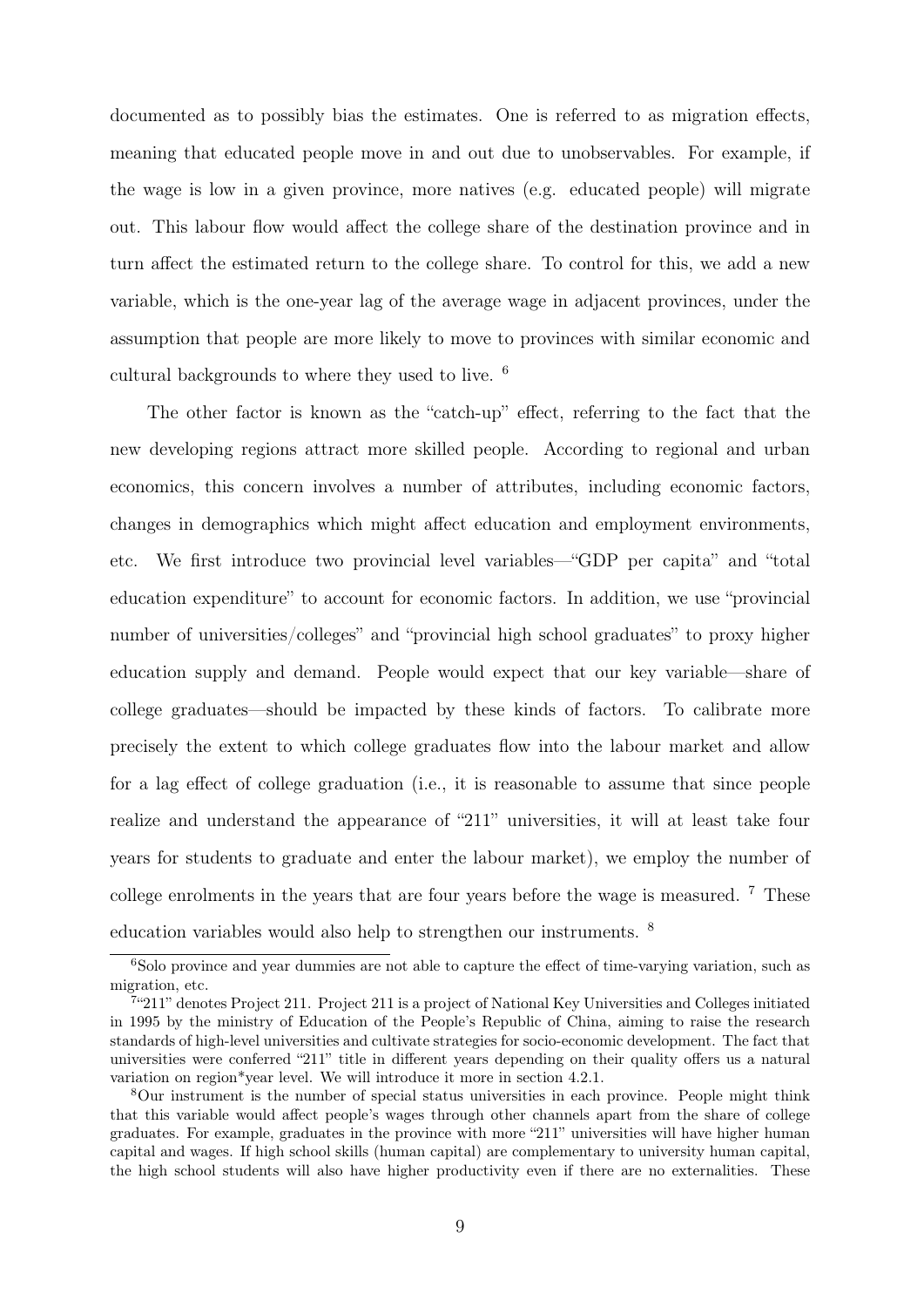On the other hand, we use instrumental fixed effects estimates to further circumvent the potential endogeneity problem of provincial share of college graduates. Ideally, we need an instrument variable that is highly correlated with college share in a province but uncorrelated with unobserved time-varying factors that affect wage directly. In our case, we instrument the share of college graduates with the number of "211" universities in each province in each year.

Given that only universities with long historical reputations were considered to be listed in Project 211, one might expect that the number of "211" universities in each province is more likely to be correlated with historical and accumulative factors than contemporary market condition. <sup>9</sup> With regard to individual characteristics, we avoid including any variables that could be endogenous to the share of college graduates, such as occupations, marital status, and so on.

The other issue is that a lot of wage information is missing. To show that there is no sample bias issue, we split the whole sample into wage-earners and non-wage-earners and find that individual variables are not significantly different between those two groups (shown in Table A.1). Table 1 presents the summary statistics.

### 4 Empirical Results

#### 4.1 Fixed Effects

Table 2 presents individual fixed effects estimates. Column 1 reports the results without any provincial economic and education controls, and we find a significant negative effect of provincial college graduates share—one percentage point increase in the share of college graduates will reduce individual wages by 2.5 per cent.

In column 2, when we add controls for other relevant factors, the coefficients turn

variables are expected to capture possible effects of education feature on income level.

<sup>&</sup>lt;sup>9</sup>The establishment year is 50 years ago at least. Many universities are over 100 years old. Among 100 universities, only two of the youngest universities were established in the 1960s. The other concern might be the underlying correlation between the education feature and the economy development in a given province. The estimates would be biased upward if provinces with more "211" universities are also rich areas and tend to have higher wages. As addressed before, individual fixed effects model helps to deal with this problem. We will discuss it more in section 4.2.1.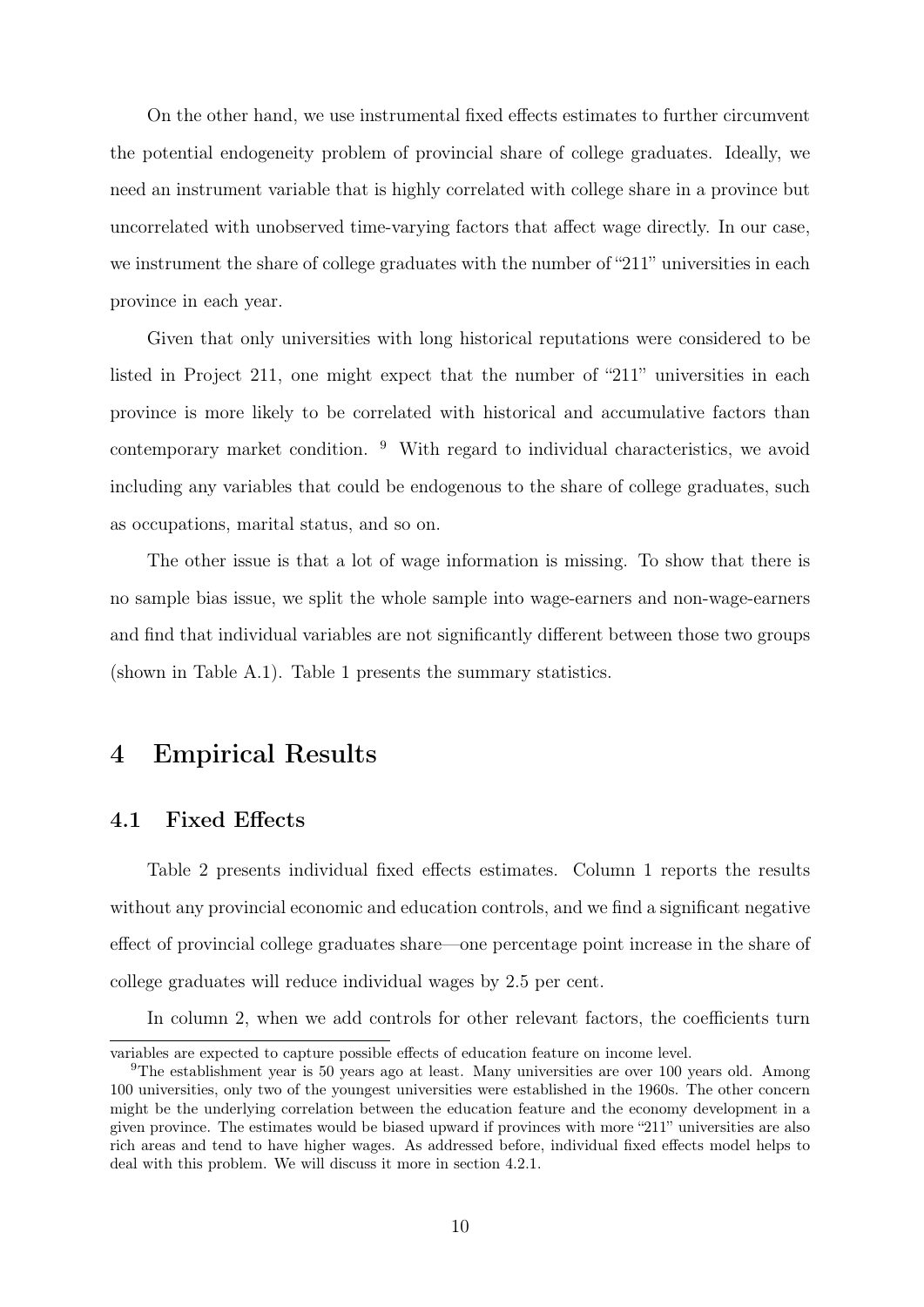out to be insignificant, suggesting that the previous negative returns might be crowded out by some time-varying factors. For instance, the migration effect, the catch-up effect, and the time lag between getting enrolled in a university/college and actually entering the labour market, etc.

As mentioned before, we also allow for the private returns to schooling to vary over time by including the interaction of individual years of schooling and year dummies. In both columns, the private returns to schooling increased year by year from 1997 to 2009, which is in accordance with previous literature. The magnitudes of the returns also fall in the range of various research works in the existing literature.

However, the estimates in column 2 are still questionable, largely due to the endogeneity problem concerned with the key variable "share of college graduates." If some unobserved supply factors that we did not control for would also affect the labour demand side, the estimated will be biased. A reasonable guess could be the Chinese higher education expansion that took place in the later 1990s. <sup>10</sup>

#### 4.2 Instrumental variables fixed effects

#### 4.2.1 Project "211"

Project "211" is a project of National Key Universities and Colleges initiated in 1995 by the Ministry of Education of the People's Republic of China, aimed at raising the research standards of high-level universities and cultivating strategies for socio-economic development.

It is envisaged that after several years of efforts in the 21st century, approximately 100 universities and institutions of higher education would have greatly improved their quality of education, scientific research, management, and institutional efficiency. In addition, these universities and institutions will also have made remarkable progress in reforming the management system and consequently become the bases for training high-level professional manpower and solving major problems for the country's economic

<sup>&</sup>lt;sup>10</sup>Albeit supply shocks caused by policy reform is less likely to directly bias fixed effects estimates here, people might think some other supply factors would be resulted from such education reform and then affect fixed effects results.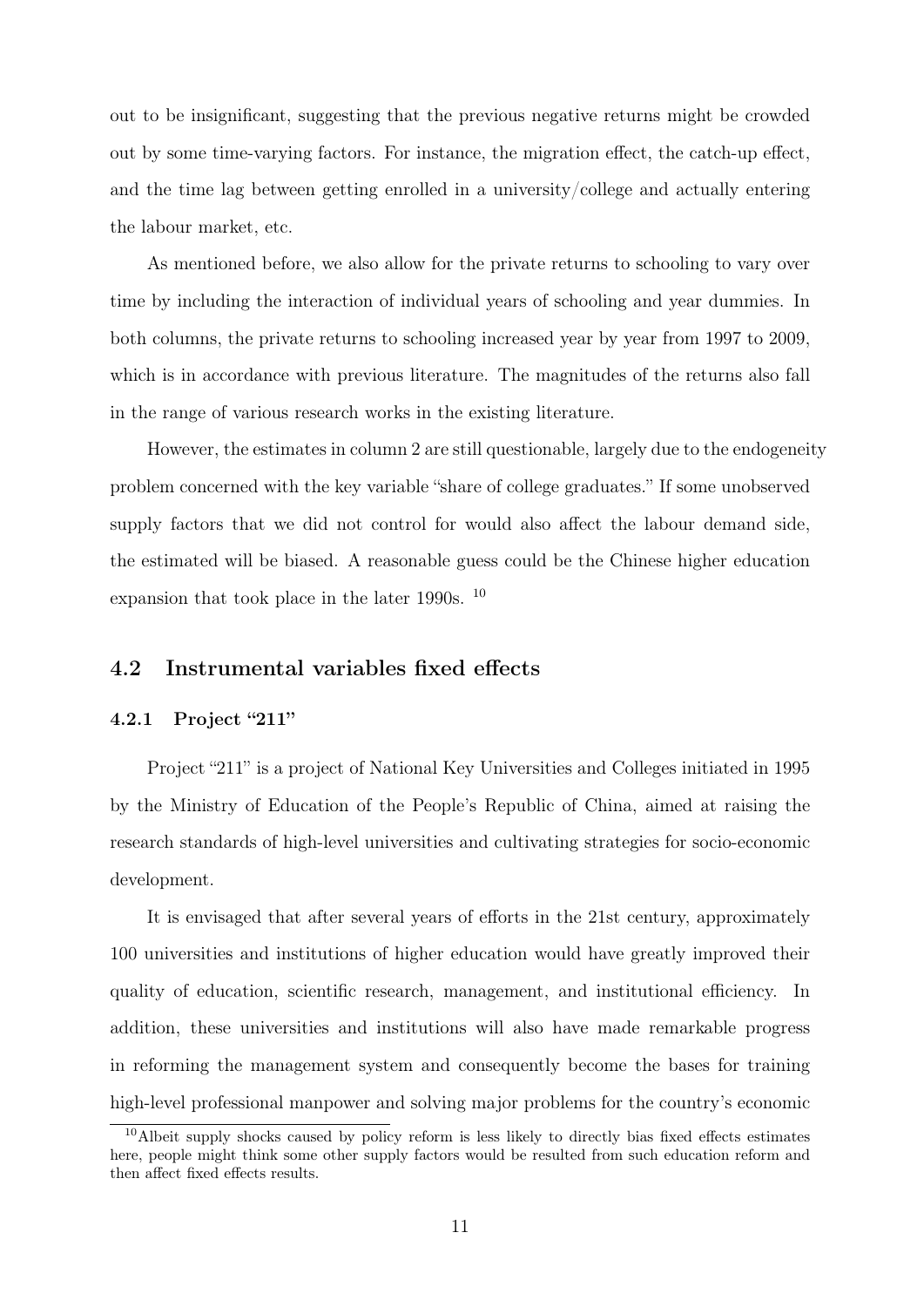construction and social development. The name for the project comes from an abbreviation of the 21st century and approximately 100 universities.

There are over 2,000 standard universities and higher education institutions in China, among which, 112 are "211" universities. Those "211" universities could receive extensive financial and policy support from central government. The preparation work started from around 1990, and the project ceased in 2009 so there is no new university entitled since that time.

Our instrument is hoped to be valid based on the assumption that the provincial number of "211" universities would impact the individual wages only through its effect on the share of college graduates in that province while others are equal. As the province with more "211" universities is always a more attractive place to study and work, it is quite natural that more college graduates would enter the labour market there than otherwise. Given that it reflects a stable trait of education development, the number of "211" universities is capable to instrument college share in our case.

Some people might argue that even though "211" universities indeed attract people, they may not immediately have an impact as college graduates enter the labour market about four years after the "211" status is conferred. However, there is no obvious time discontinuity here. As we mentioned previously, the project "211" is basically the recognition of accumulated and existing good reputation and high quality of certain universities and further indicates the education levels in local regions. No universities with less than 50 years of history are nominated, and most "211" universities have a history over 100 years. Therefore, the "211" status would not suddenly increase a university's fame and enrolment. Qualified universities and the corresponding province could still attract more students in the absence of Project "211" because of their long-standing advantages and reputation in the quantity and quality of higher education provided. In addition, because, when the certain university was conferred as "211" status in fact depends on a number of economic and political considerations, our instrument is not purely predetermined and invariant. As mentioned before, it meets the necessary requirement for a valid instrument that offers the sufficient variation in region and time dimensions.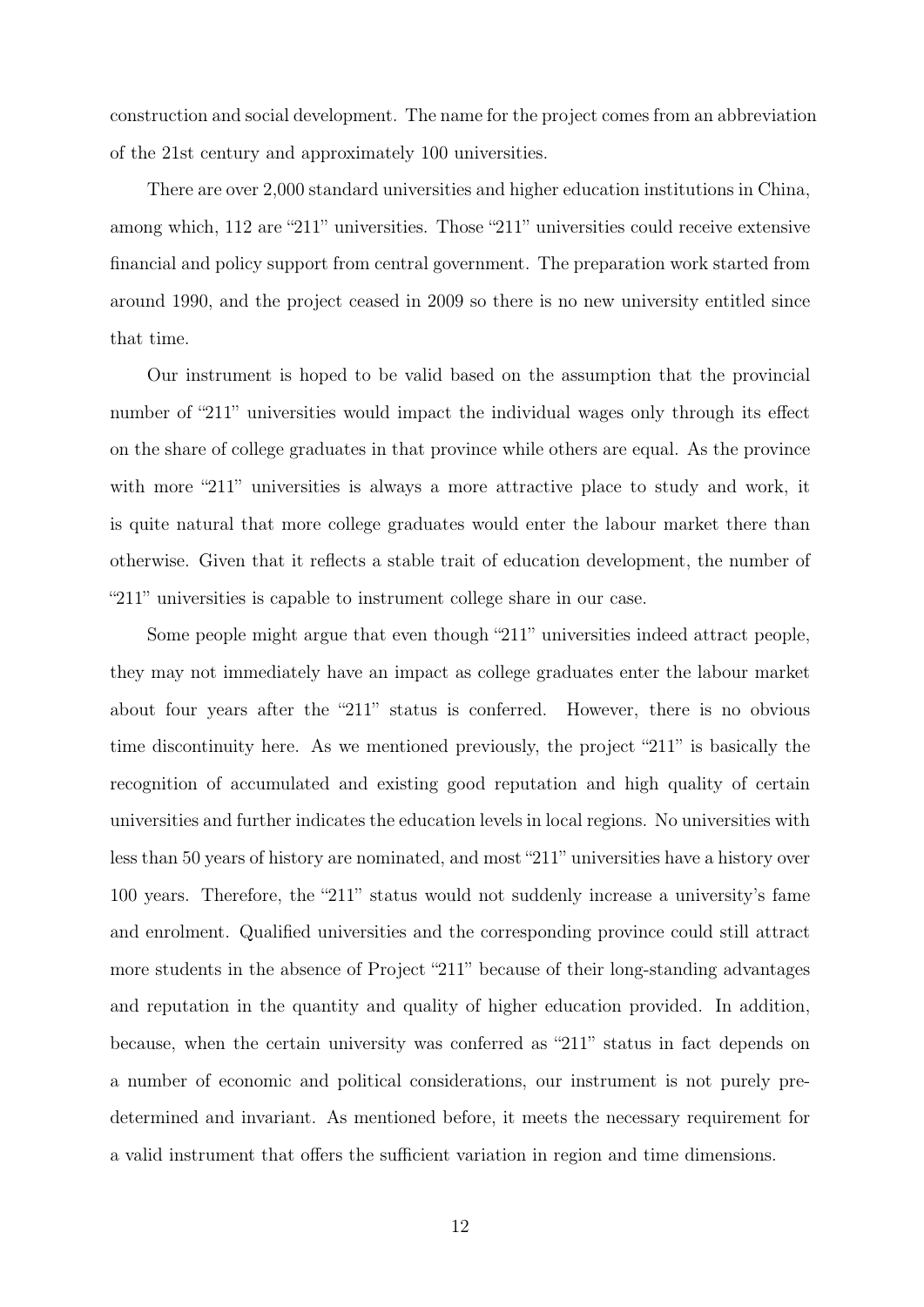Therefore, we are quite confident that the appearance of "211" universities should not systematically affect other factors that influence wage level in a given province other than its college share. One advantage of using Project "211" compared to the "share of college graduates" is that although the former is also an indicator of the education level, it is a central government policy, which is much more exogenous to the local system than the latter variable. Much previous education literature has used government policy as an exogenous shock, like the compulsory schooling law, and the education expansion policy (Oreopoulos, 2006; Devereux and Fan, 2011). We claim that the Project "211" is a cleaner instrument variable than the education expansion policy. The education expansion policy means enrolment expansion to higher education institution in a general sense. Existing universities/college will recruit more students, and there will be newly established higher education institutions to absorb more higher education entrants. Nevertheless, "211" status reflects the long-run education quality and reputation and would not change students', even employees', behaviours remarkably. In this sense, Project "211" has no direct impact on the labour demand side.  $11$  Therefore, as the education expansion might be a reason causing individual fixed effects estimates to bias downwards, Project "211" could be seen as a fairly exogenous variation in education and serves as a good instrument.

Even so, the possible underlying correlation between the education feature and the economic development in a given province would also bias our estimates. For example, provinces with more "211" universities could be wealthier areas that have higher wages. Under the assumption that region features (say, wealth) do not vary over time, individual fixed effects estimates help to deal with this problem by taking account of any timeinvariant province-specific factors that may affect our results.

<sup>11</sup>For example, to counter against the drastic labour supply increase caused by huge college degree labour entrants, governments (both central and local) developed various related policy bundles to help the newly graduated find a job, including creating new jobs, providing preferable incentives to firms that hire newly graduates, etc. This has a direct impact on the labour demand side. In contrast, Project "211" itself will not cause drastic labour supply increase like the education expansion policy, and the government will not need to develop policies to influence the demand side to deal with the huge influx of new entrants into the labour market.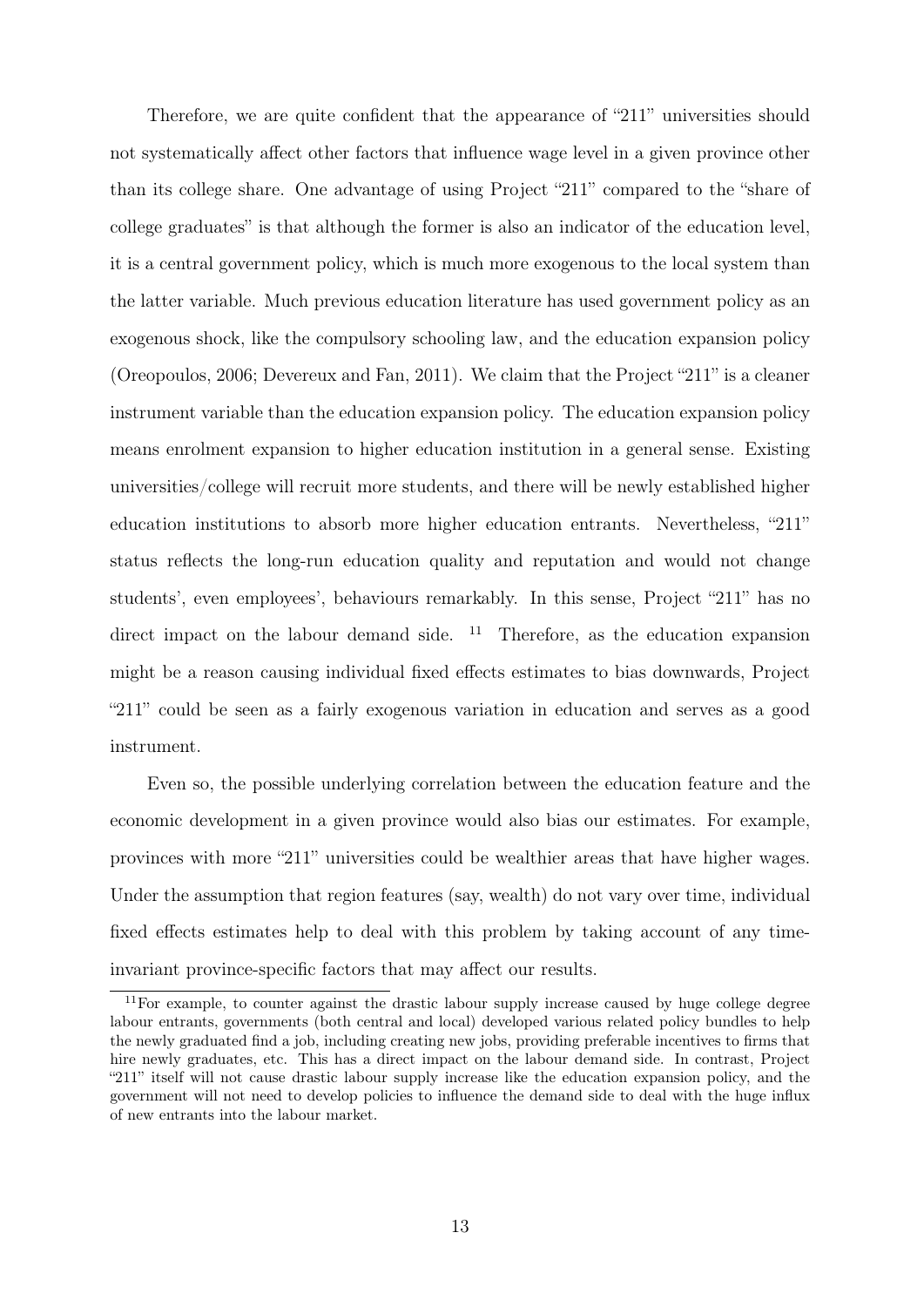#### 4.2.2 FE-IV Estimates

Our specifications are:

$$
P_{jt} = \delta_{ij} + \lambda_t + \sigma * X_{ijt} + \beta * N211_{jt} + \rho * Z_{jt} + \mu_{jt} + \epsilon_{ijt}
$$
\n<sup>(2)</sup>

$$
LnW_{ijt} = \delta_{ij} + \lambda_t + \sigma * X_{ijt} + \gamma * P_{jt} + \rho * Z_{jt} + \mu_{jt} + \epsilon_{ijt}
$$
\n
$$
\tag{3}
$$

Equation (2) presents the first stage estimation, where "N211" denotes the number of "211" universities in province j at year t. Equation (3) presents the second stage estimation equation. All variables are defined as before.

Table 3 reports the IV FE estimates. The first stage estimates are significantly positive with or without additional provincial controls. As one might expect, the more "211" universities one province has, the higher college graduates share will be in that province. Although the magnitudes decreased slightly after controlling for other economic and educational factors, the results remain quite similar by large. One additional "211" university would induce about 0.1 per cent increase in college share in a given province. 12

The coefficient of college graduates share turns out to be positively significant with and without provincial controls, suggesting that the conventional FE estimate is biased downwards. One percentage point increase in the share of college graduates will increase individual wages by about 10 per cent in the base model, and 14 per cent with further controls. This remarkable difference between the fixed effects and instrumental fixed effects estimates indicates that the variation in the college graduates share across provinces captured before is probably driven by unobserved supply factors. As we discussed in section 4.1, it could be related to the higher education expansion that took place in China in the late 1990s.

Comparing our results to the former research in related areas, we find larger educational externalities in general. Firstly, with regard to Rauch (1993), Moretti (2004), and Acemoglu and Angrist (2000) who based on their findings on U.S. data, our Chinese

<sup>&</sup>lt;sup>12</sup>The dependent variable (share of college graduates) is measured in percentage.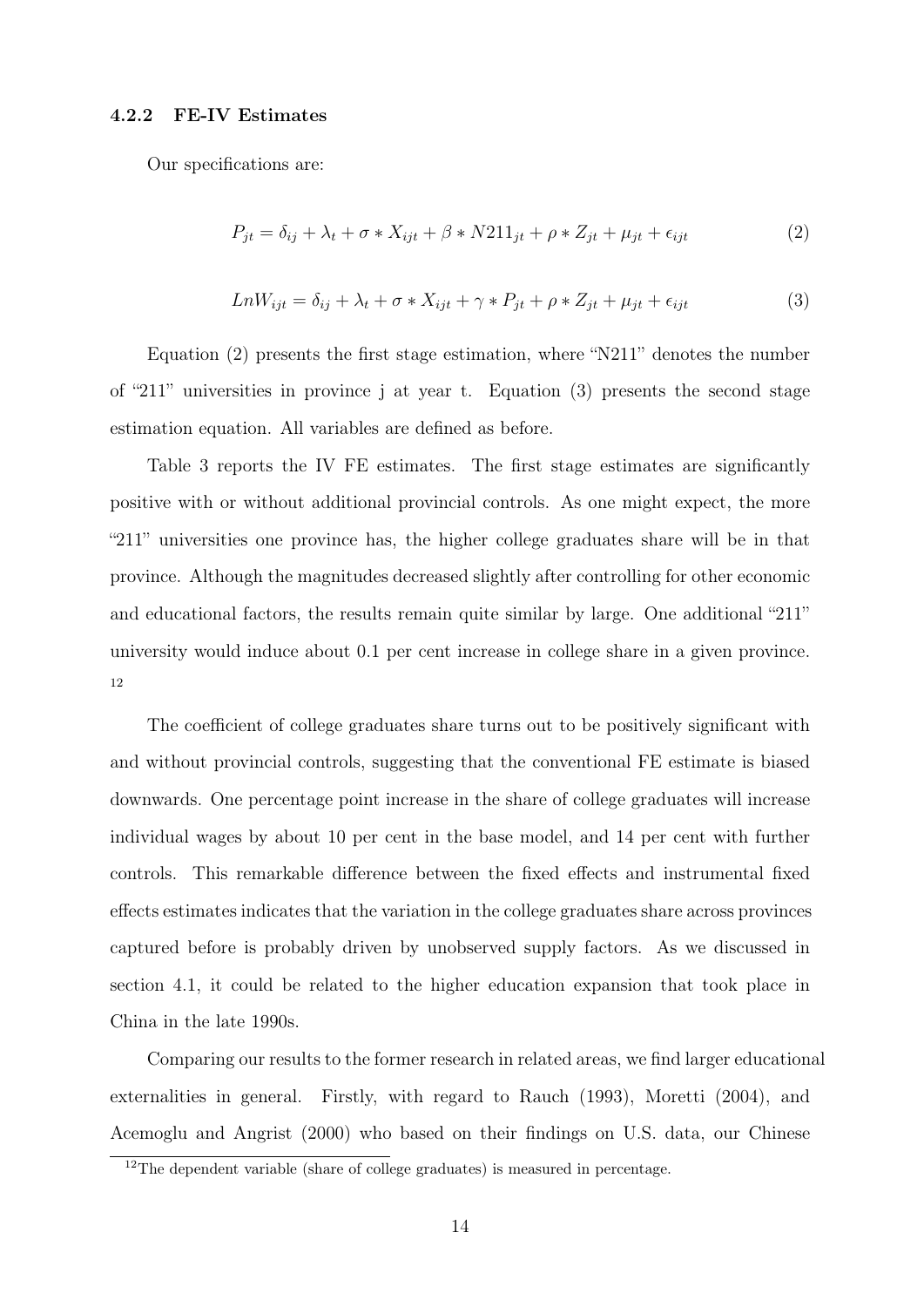data give a higher estimation. One possibility is that strong competition effect driven by longer average schooling and higher education quality in developed countries would offset spillovers. In this sense, people could not benefit from working with more skilled people, the resulting education externality tends to be very low even zero. Secondly, when comparing to Liu (2007) who also uses Chinese urban data and finds about 1 per cent external returns, our estimates are still much larger. We have supportive evidence that this is mostly due to the large externalities we found in the rural areas, which will be demonstrated in the next section. In addition, the use of panel data and relevant methods could also be the reasons for such differences.

### 5 Discussion

So far, we have analysed the external returns to education using representative samples for the whole nation. In the following context, we try to split the full sample into different groups by region, gender, and education levels to see whether the external returns to education vary across individual heterogeneity.

#### 5.1 Education Externalities in Urban and Rural China

Are the external returns to education different in urban and rural China? Table 4 reports the results. Liu (2007) finds that a one-year increase in city average education could increase individual earnings by between 11 per cent and 13 per cent in China. Li, Chen, and Zhang (2010) find that from 1989 to 2000, the external returns to education in urban China is about 0.64 per cent, while after 2004, it increased to about 1 per cent. Unlike them, we find no significant evidence on education externalities in urban China, suggesting that there is no solo positive or solo negative competition effect occurring. Under strong competitive working conditions in urban China, the positive spillovers are more likely to be offset by negative competition effects, ending up with zero externality. This finding may also feed into the over-educated problem associated with the higher education expansion. In addition, the signalling theory in which college degree just helps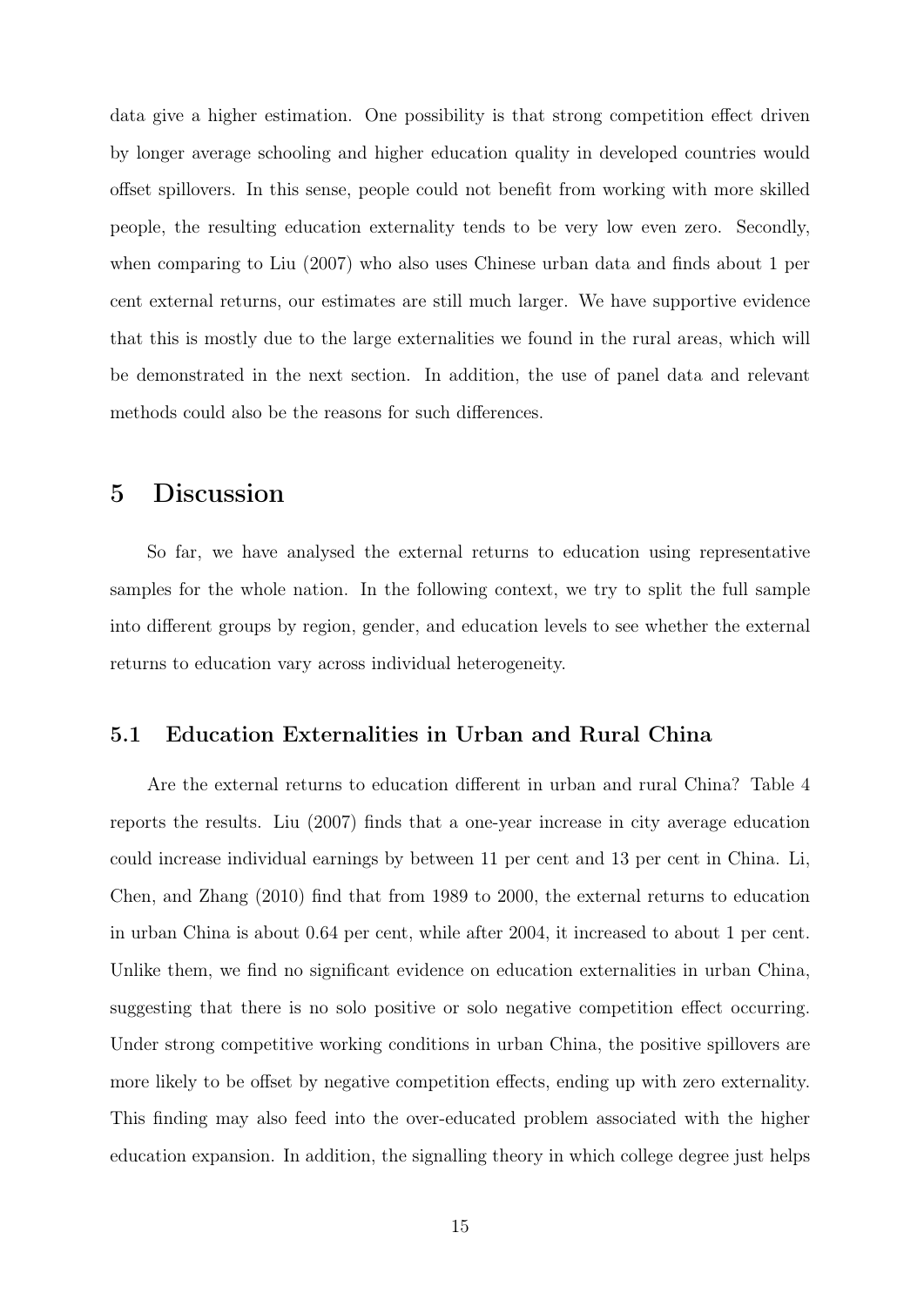individuals stand out in the screening process in the labour market also offers a fair interpretation.

To date and to our knowledge, the analysis on the external returns to education for rural China is quite limited, largely due to data limitation. Therefore, our estimates hopefully provide some new evidence. In rural China, one percentage point increase in the share of college graduates in a given province would increase the individual wage by about 22 per cent. Given that education level is extraordinarily low in those areas, people might expect the increase in the proportion of educated people would bring a larger spillover relative to what would occur in urban areas.

Additionally, while signalling theory explains the zero external returns for urban areas, significant positive spillovers found in rural areas are supportive evidence for standard human capital theory, implying that it is necessary to further improve the education investment and education quality in rural areas in China.

#### 5.2 Education Externalities for Male and Female

The discrimination literature has focused on investigating the gender difference in the labour market. In the education context, most researchers focus on comparing the private returns to education for males and females. For the China case, Huang (2009) provides a summary of previous research on this matter: Li (2003), Maurer-Fazio (1999), and Zhang (2005) find that females' private return to education is higher than that of males. Apart from Li (2003), all of the others use data collected from urban areas.

In this paper, we attempt to compare the external returns to education by gender. Table 5 shows the results. While there are strong positive externalities among men, there are nearly zero externalities among women.

In light of relevant literature, we try to explain this finding with different attitudes and behaviours toward competition/networking in the workplace across gender. Through a laboratory experiment, Gneezy, Niederle, and Rustichini (2003) find that women may be less effective than men in competitive environments, even if they are able to perform similarly in non-competitive environments. Niederle and Vesterlund (2007) also find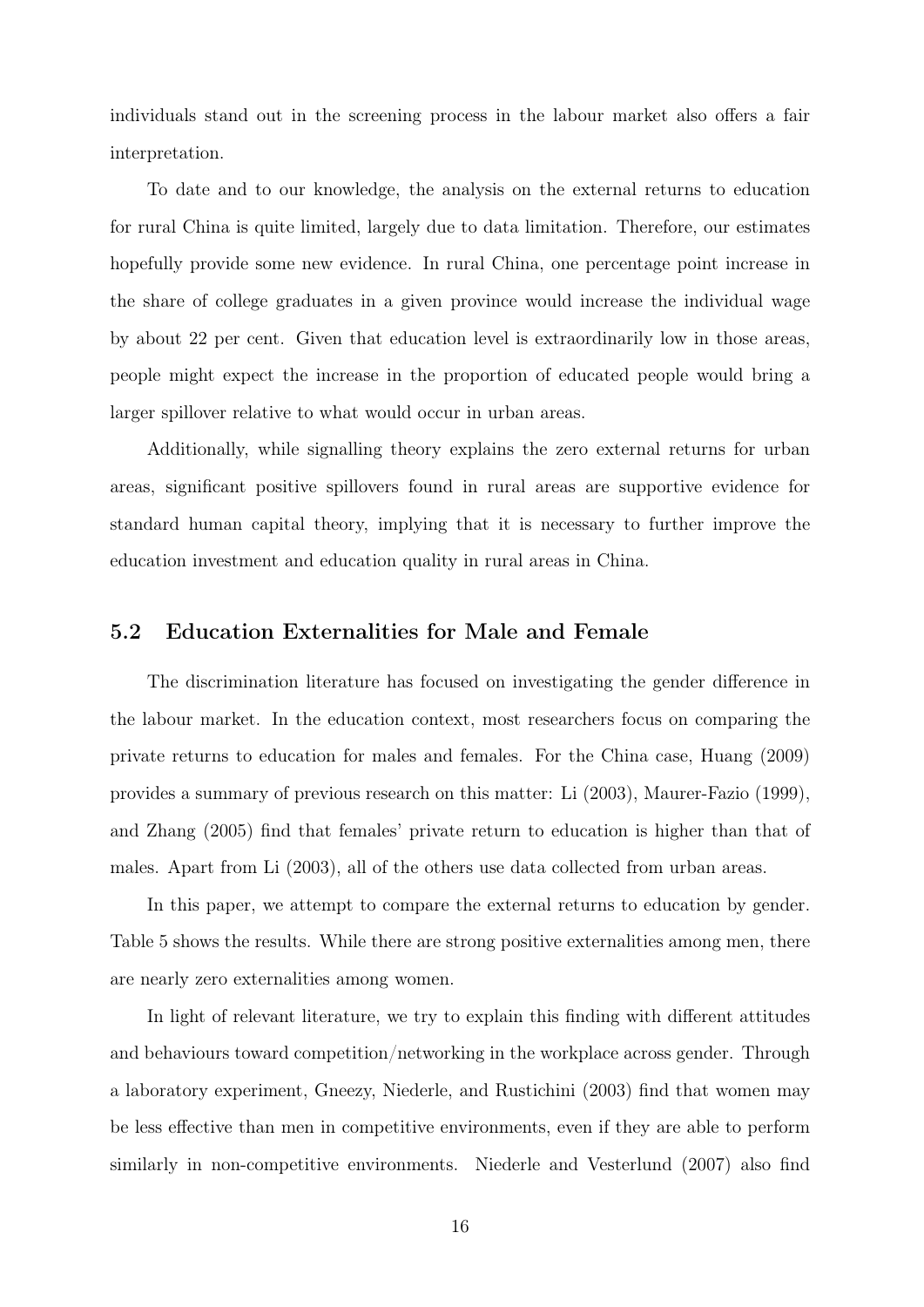supportive evidence for the notion that while men embrace competition, women tend to shy away from it. Therefore, compared to men, the negative competition effect for women might be so huge that it cancelled out the positive spillover effect. Shyness and fear may further prevent women from interacting and networking with colleagues so that women workers are not impacted by positive spillovers as men.

#### 5.3 Education Externalities for Different Education Groups

Existing research usually finds that the marginal returns to private education decrease along with the improvement of education level. It is natural to question whether the external returns to education follow the similar pattern. Table 6 gives the estimates. We split the sample into individuals with college education or higher, who tend to be highskilled workers, and individuals with only junior high school education or even lower, who are otherwise seen as low-skilled workers in labour market.

We argue that the change in the share of college graduates in certain areas may affect workers with different skill levels differently. Moretti (2004) summarizes these with two effects: the standard imperfect substitution effect associated with a shift in college share and the spillover effect. The spillover effect is a positive effect that has been addressed extensively. The standard imperfect substitution effect related to the labour supply change has different impact on skilled and non-skilled workers.

Theoretically speaking, irrespective of the magnitude of spillover, the increase in the share of college graduates would help to increase low-skilled workers' wages. For the high-skilled workers, the final effect depends on the comparison of those two effects. If the spillover effect is stronger than the imperfect substitution effect related to labour supply, the externality coefficient would be positive. Otherwise, if the supply effect is stronger than the spillover effect, the coefficient would be negative.

As we can see from Table 6, there are strong positive externalities among low-skilled workers, whereas there is no significant externality among high-skilled workers. The possible explanation could be that the substitution effect associated with labour supply and the spillover effect cancel out each other for high-skilled workers. This finding is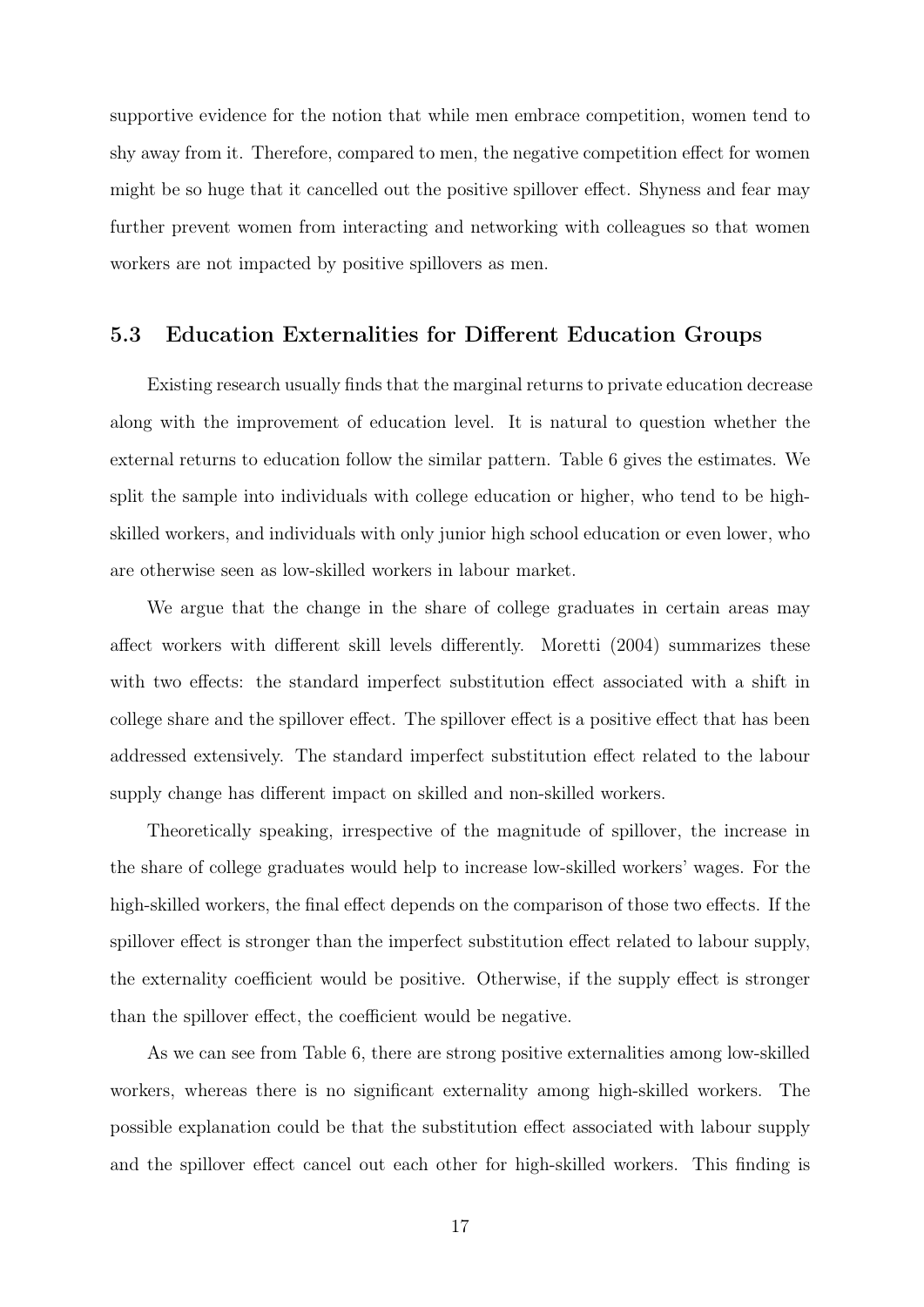opposite to some urbanization research in under developed countries, where human capital spillovers are felt more strongly by college-educated workers than by those without college degree (Wheeler, 2001; Rosenthal and Strange, 2008), and could lead to some different inference. <sup>13</sup> In our case, given that the increase in college graduates share is largely due to the higher education expansion policy, our results suggest that such a policy could in some sense help to decrease the wage differentials between high-skilled workers and low-skilled workers.

## 6 Conclusion

This paper provides estimates on the external returns to education in China with longitudinal data. Using CHNS, we examine how individual wages change in line with the share of college graduates in a given province in China from 1991 to 2009. The individual FE estimates of external returns to education in China appear to be zero.

Taking account of the endogeneity problem, we use the "number of '211' universities and colleges" to instrument the "share of college graduates" in a given province, and obtain sizeable positive external returns to education for the whole population. One percentage point increase in the share of college graduates would increase individual wage by about 10 per cent to 14 per cent. Thanks to the nation-wide representative sample, this finding provides justification for governments' (central and local) policy and financial investment in higher education in China. In accordance to existing findings from developed countries, increasing the overall education level would also help to increase individuals' earnings in China.

Besides the main findings, we also have three further important insights into the role of education by looking at individual heterogeneity. Firstly, we find nearly zero education externalities in urban areas, but large positive externalities in rural areas, providing evidence for further improving the education investment and education quality in rural China. This evidence also implies some over-educated problems in urban areas, which means that urban dwellers have to face severe competition in labour market and

<sup>&</sup>lt;sup>13</sup>Restricting samples to urban areas still generates spillover effects for more educated workers.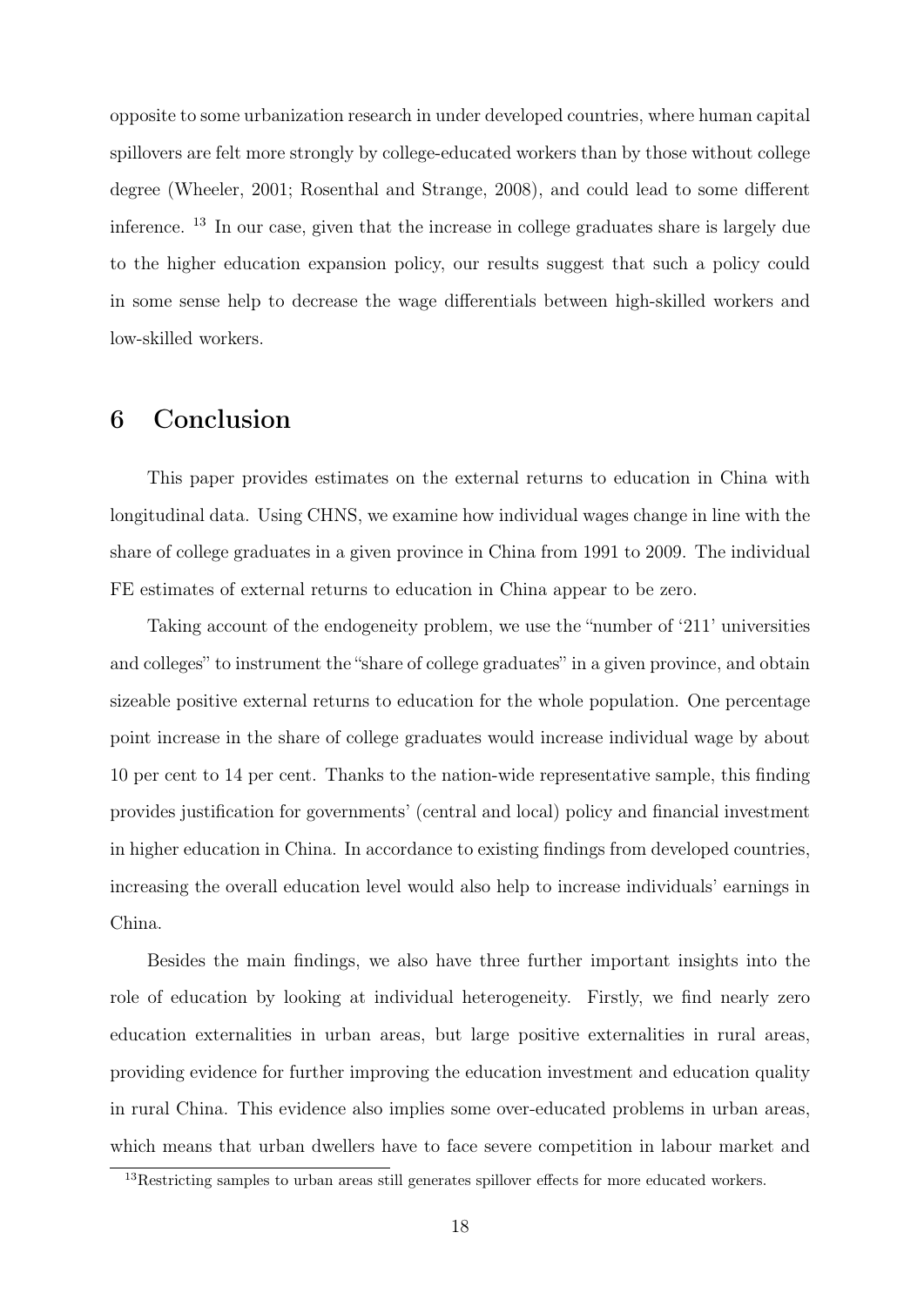also tend to suffer from the signalling effect. The signalling effect posits that college does not further education but just helps workers with a college degree to identify themselves from those without one.

Secondly, gender differences also exist in the external returns to education in China. Men workers gain from networking with other educated ones whereas women do not.

Finally, but perhaps most interestingly, we find strong positive externalities among low-skilled workers, but no significant externalities among high-skilled workers. This intriguing comparison indicates that education spillovers in some sense can help to decrease the wage differentials between high-skilled and low-skilled workers.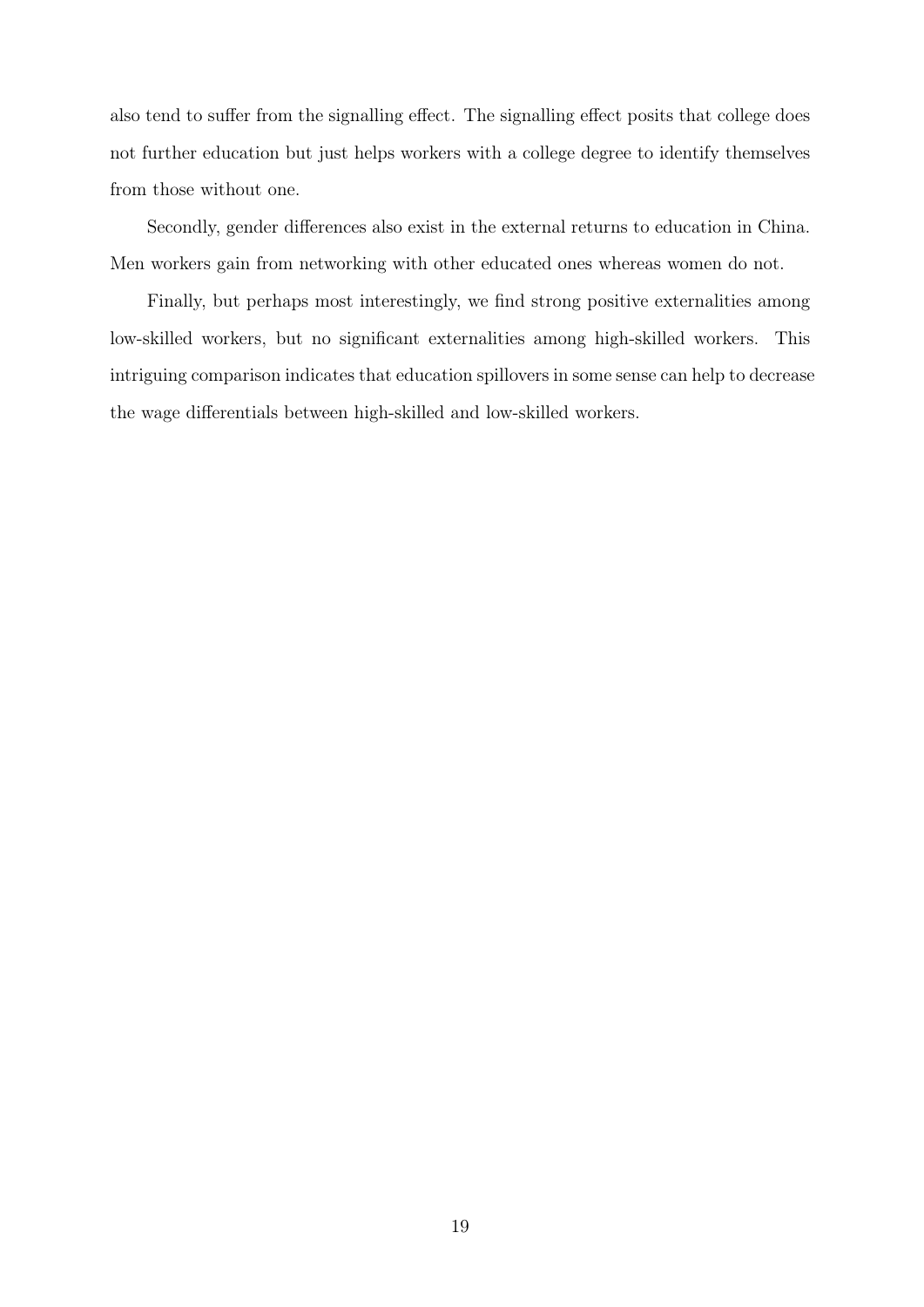## References

Acemoglu, Daron. 1996. "A Microfoundation for Social Increasing Returns in Human Capital Accumulation." Quarterly Journal of Economics, 111(3): 779-804.

Acemoglu, Daron, and Angrist, Joshua. 2005. "How Large Are Human-Capital Externalities? Evidence from Compulsory Schooling Laws." NBER/Macroeconomics Annual (MIT Press), 15(1): 9-59.

Devereux, Paul. J. and Fan, Wen. 2011. "Earnings returns to the British education expansion. " Economics of Education Review, 30:1153–1166.

Gneezy, Uri; Niederle, Muriel, and Rustichini, Aldo. 2003. "Performance in Competitive Environments: Gender Differences." Quarterly Journal of Economics, 118(3): 1049-74.

Huang, Zhiling, and Yao, Xianguo. 2009. "The Gender difference on the Returns to Education" World Economy 7.

Kirby, Simon, and Riley, Rebecca. 2008. "The External Returns to Education: UK Evidence Using Repeated Cross-Sections." Labour Economics 15(4): 619-30.

Li, Haizheng. 2003. "Economic Transition and Returns to Education in China." Economics of Education Review, 22(3): 317-28.

Li, Xiaoying; Chen, Guanghan, and Zhang Yingwu. 2010. "Estimating the External Returns to Higher Education in Urban China" World Economic Paper 1.

Liu, Zhiqiang. 2007. "The External Returns to Education: Evidence from Chinese Cities." Journal of Urban Economics, 61(3): 542-64.

Lucas Jr, Robert E. 1998. "On the Mechanics of Economic Development." |em Journal of Monetary Economics, 22(1): 3-42.

Marshall, Alfred. 1961. Principles of Economics. London: MacMillan.

Maurer-Fazio, Margaret. 1999. "Earnings and Education in China's Transition to a Market Economy Survey Evidence from 1989 and 1992." China Economic Review, 10(1): 17-40.

Moretti, Enrico. 2004a. "Estimating the Social Return to Higher Education: Evidence from Longitudinal and Repeated Cross-Sectional Data." Journal of Econometrics, 121: 175-212.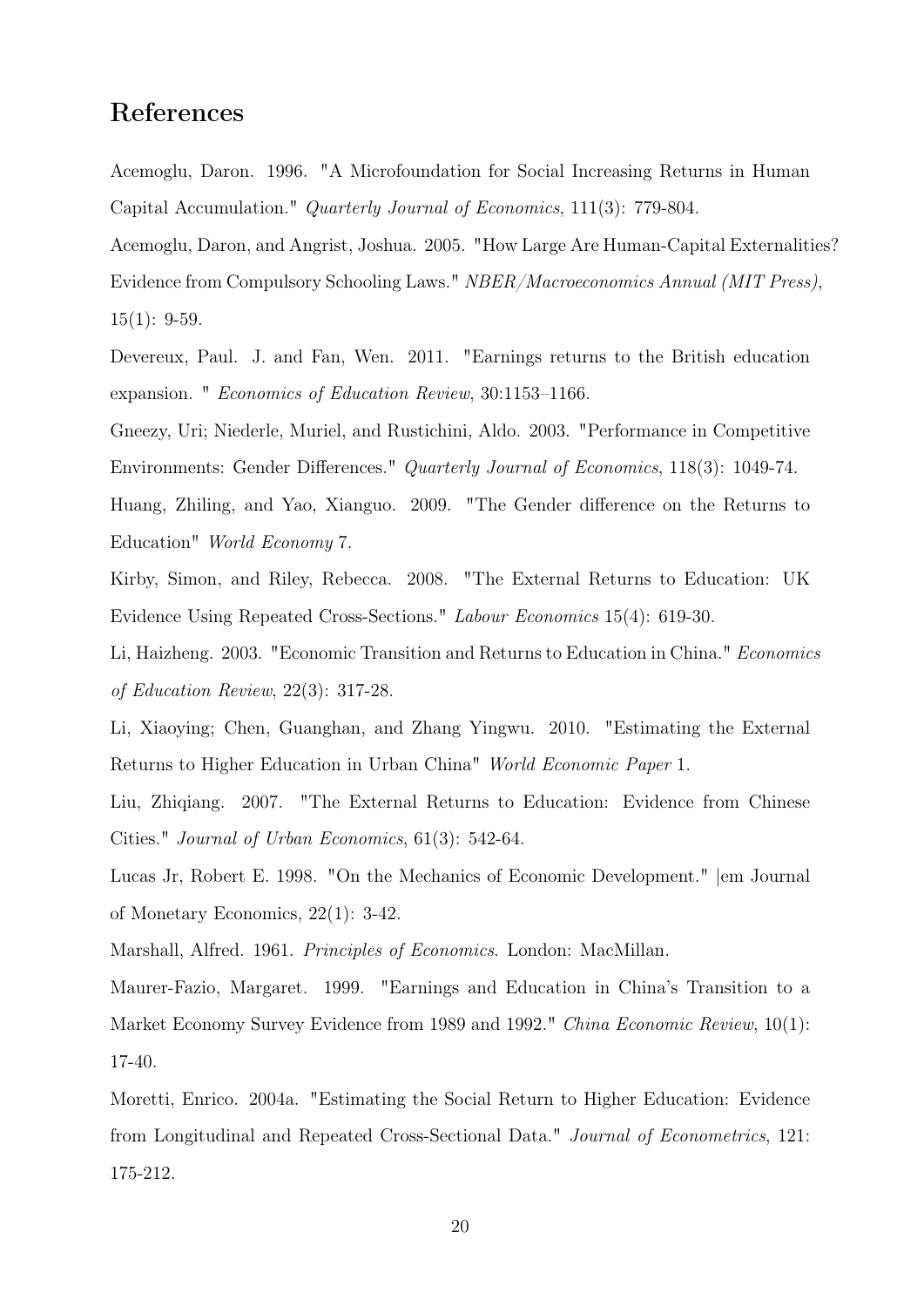Moretti, Enrico. 2004b. "Workers' Education, Spillovers, and Productivity: Evidence from Plant-Level Production Functions." The American Economic Review, 94(3): 656- 90.

Niederle, Muriel, and Vesterlund, Lise. 2007. "Do Women Shy Away from Competition? Do Men Compete Too Much?" Quarterly Journal of Economics, 122(3): 1067-101.

Oreopoulos, Philip. 2006. "Estimating Average and Local Average Treatment Effects of Education When Compulsory Schooling Laws Really Matter." American Economic Review, 96(1): 152-75.

Rauch, James E. 1993. "Productivity Gains from Geographic Concentration of Human Capital: Evidence from the Cities." Journal of Urban Economics 34: 380-400.

Rosenthal, Stuart S. and Strange, William. 2008. "The Attenuation of Human Capital Spillovers. " Journal of Urban Economics 64: 373-389.

Wheeler, Christopher H. 2001. "Search, Sorting and Urban Agglomeration. " Journal of Labor Economics 19(4): 879-899.

Zhang, Junsen; Zhao, Yaohui; Park, Albert and Song, Xiaoqing. 2005. "Economic Returns to Schooling in Urban China, 1988 to 2001." Journal of Comparative Economics 33(4): 730-52.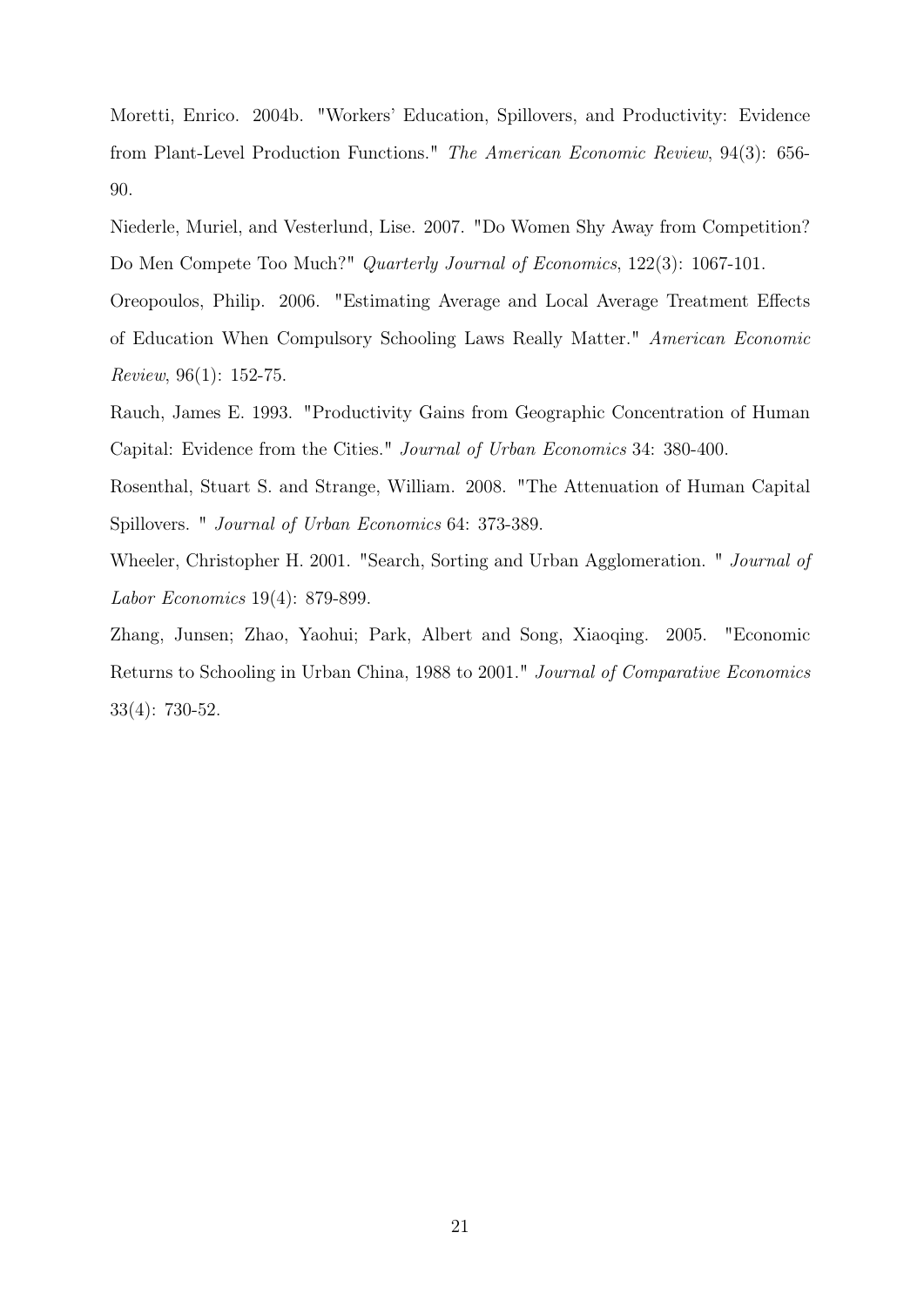## Figures



Figure 1: GDP and Government Educational Investment in China (1980-2009)



Figure 2: The Proportion of Public Spending on Education in GDP(1991-2009)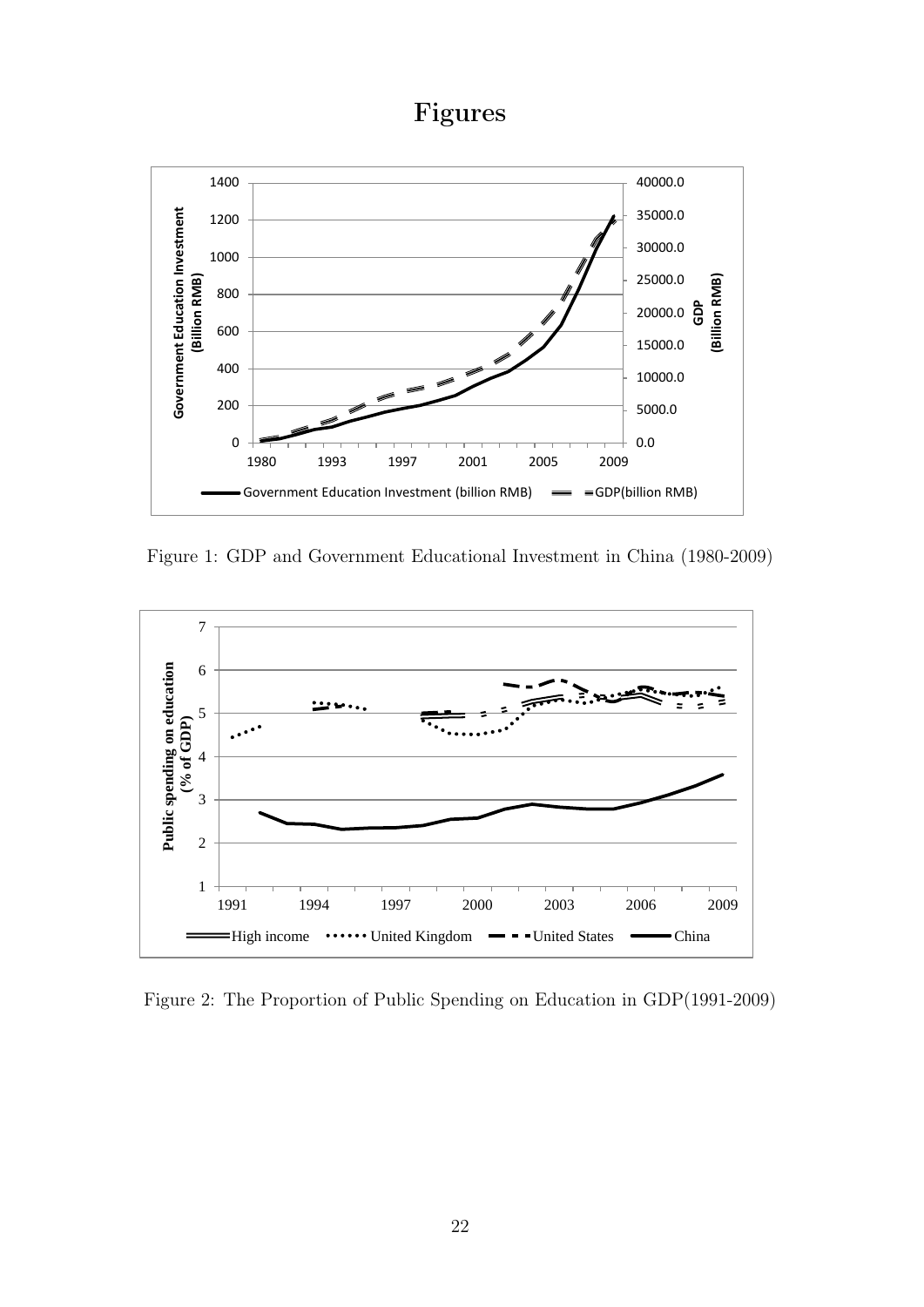

Figure 3: Correlation between Log Monthly Wage and Share of College Graduates (1991)



Figure 4: Correlation between Log Monthly Wage and Share of College Graduates (2009)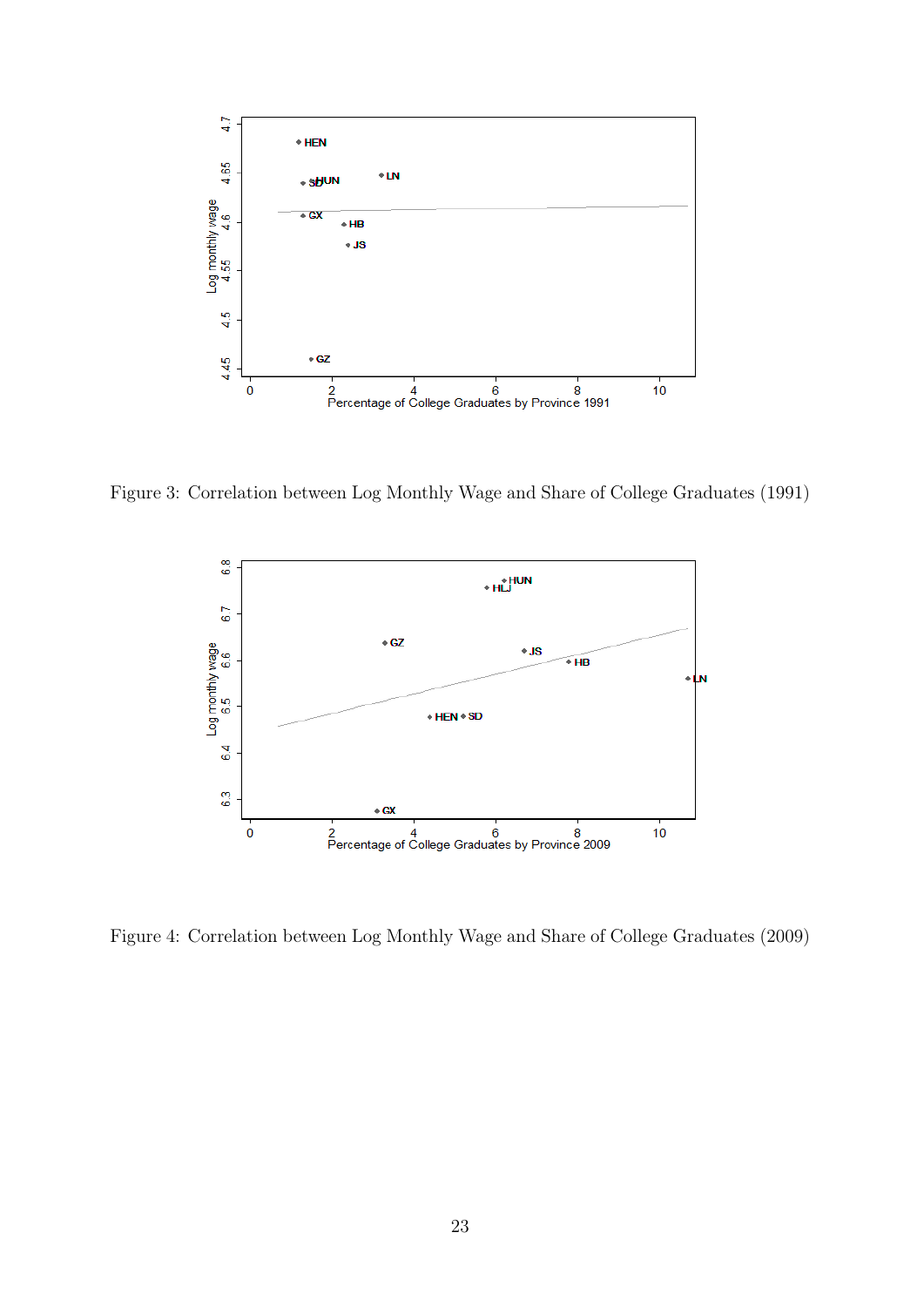## Tables

|  |  | Table 1: Summary Statistics |  |
|--|--|-----------------------------|--|
|--|--|-----------------------------|--|

| Variable                                           |       | Mean    | Std. Dev. |
|----------------------------------------------------|-------|---------|-----------|
| <i>Individual level</i>                            |       |         |           |
| Log(monthly wages)                                 | 12772 | 6.09    | 1.06      |
| Individual years of schooling                      | 38931 | 8.78    | 3.54      |
| Age                                                | 40488 | 38.63   | 10.54     |
| Female                                             | 40491 | 0.52    | 0.5       |
| Survey year                                        | 40560 | 2000.88 | 6.05      |
| <i>Province level</i>                              |       |         |           |
| Share of college graduates $(\%)$                  | 40560 | 3.8     | 2.17      |
| Number of "211" Universities                       | 40560 | 2.54    | 2.93      |
| GDP per capita (in thousand Yuan)                  | 40560 | 9.67    | 8.48      |
| Lag log(annual average wage) of adjacent provinces | 40560 | 8.87    | 0.82      |
| Provincial education expenditure (in billion Yuan) | 40560 | 20.06   | 17.52     |
| Number of universities and colleges                | 40560 | 62.96   | 27.88     |
| Number of high school graduates (in thousands)     | 40560 | 232.28  | 177.04    |
| University and college enrolments (in thousands)   | 40560 | 83.02   | 78.85     |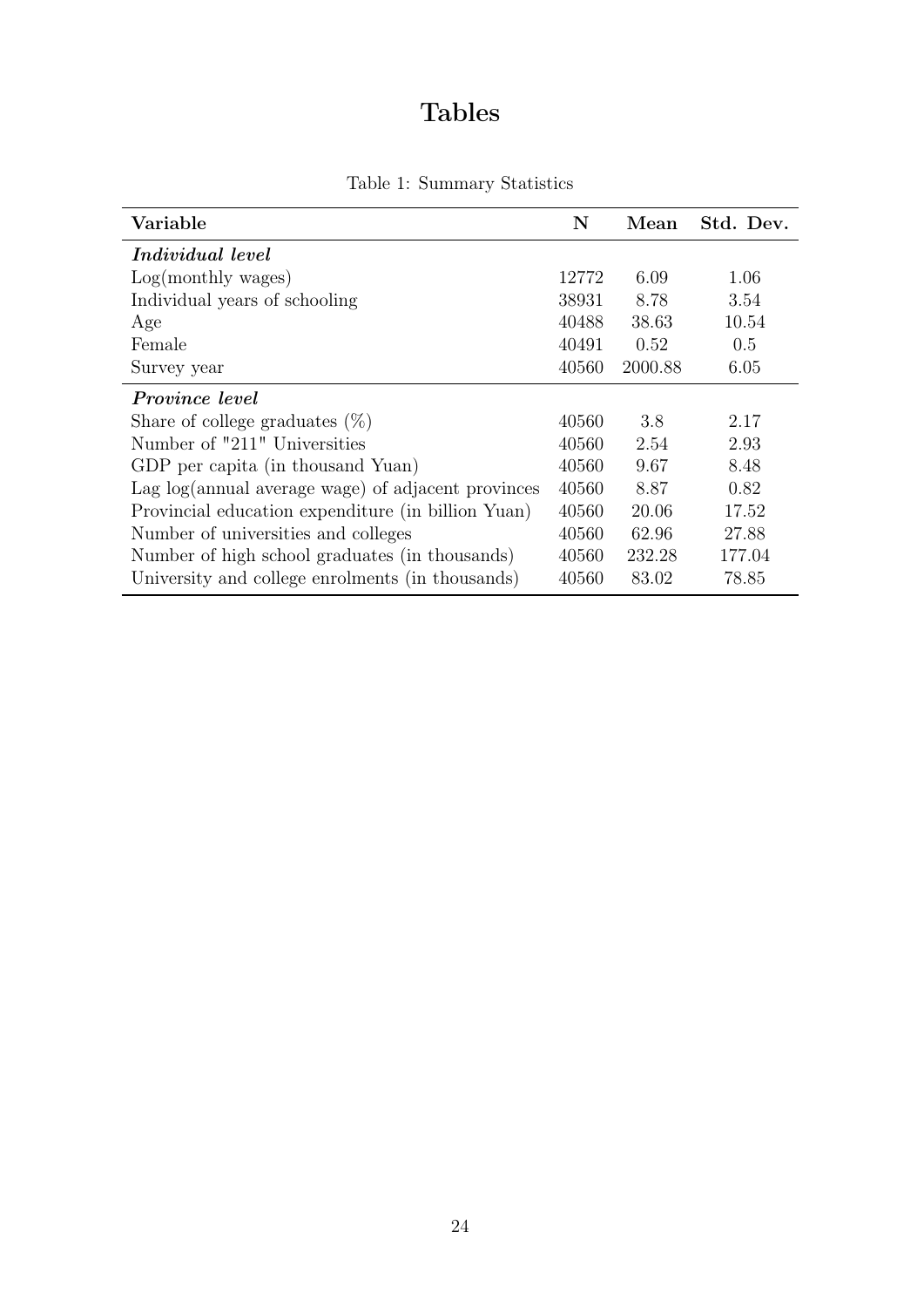| Y=LOG(MONTHLY WAGE)                           | $[1]$               | $\left[2\right]$  |
|-----------------------------------------------|---------------------|-------------------|
| <b>Share of College Graduates</b>             | $-.025***$          | $-.014$           |
|                                               | $(.009)$ $(.010)$   |                   |
| Age                                           | $.355***$ $.288***$ |                   |
|                                               | $(.088)$ $(.092)$   |                   |
| Age sq./100                                   | $-.013$ $-.014$     |                   |
|                                               | $(.009)$ $(.009)$   |                   |
| Years of edu <sup>*</sup> 1997                |                     | $.007$ $.007$     |
|                                               | $(.006)$ $(.006)$   |                   |
| Years of $edu*2000$                           | $.034***$ $.034***$ |                   |
|                                               | $(.006)$ $(.006)$   |                   |
| Years of edu*2004                             | $.067***$ $.063***$ |                   |
|                                               | $(.007)$ $(.007)$   |                   |
| Years of $edu*2006$                           | $.083***$ $.079***$ |                   |
|                                               |                     | $(.007)$ $(.007)$ |
| Years of edu*2009                             | $.095***$ $.091***$ |                   |
|                                               | $(.007)$ $(.007)$   |                   |
| <i>Provincial Characteristics</i>             |                     |                   |
| GDP per capita                                |                     | yes               |
| Lag log(annual wage) of adjacent province     |                     | yes               |
| Provincial education expenditure              |                     | yes               |
| Number of universities and colleges           |                     | yes               |
| Number of high school graduates               |                     | yes               |
| University and college 4-years ago enrolments |                     | yes               |
| Observations                                  | 11,893              | 11,893            |

Table 2: Fixed Effects Estimates of External Returns to Education (1991-2009)

Note: (1) All specifications also include year-dummies. (2) Robustness standard errors in parentheses allow for clustering by individual. (3)<sup>\*</sup> denotes the significance level, with \*\*\* P<0.01, \*\*  $p<0.05$ , \*  $P<0.1$ .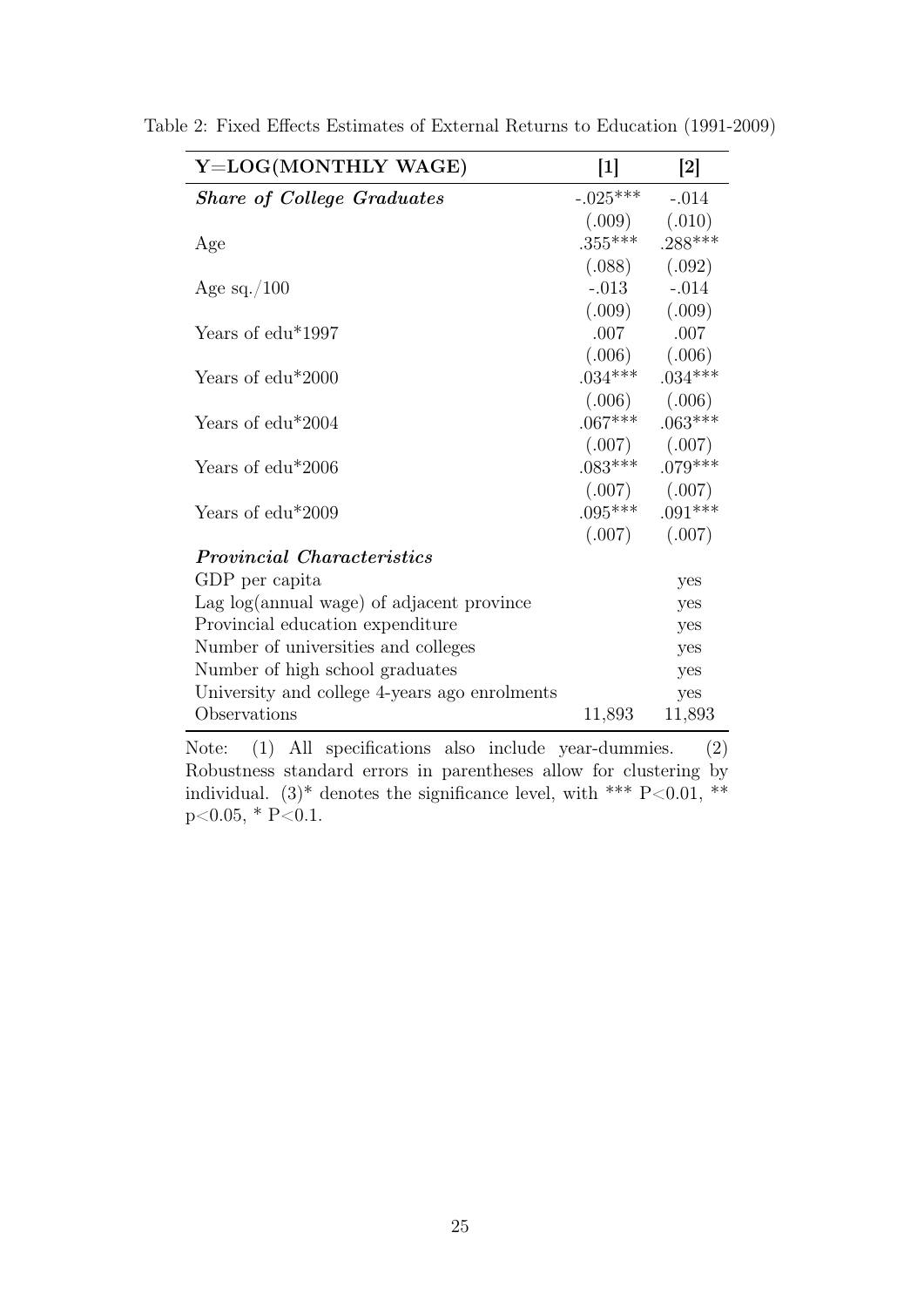|                                               | <b>First Stage</b>                           |                     | IV      |           |
|-----------------------------------------------|----------------------------------------------|---------------------|---------|-----------|
|                                               | $Y =$ college share $Y =$ Log (monthly wage) |                     |         |           |
| Instrument: No. of "211" Universities         |                                              | $.117***$ $.085***$ |         |           |
|                                               | (.002)                                       | (.002)              |         |           |
| <b>Share of College Graduates</b>             |                                              |                     | $.098*$ | $.138***$ |
|                                               |                                              |                     | (.051)  | (.049)    |
| Observations                                  | 38,867                                       | 38,867              | 8,456   | 8,456     |
| <b>Provincial Characteristics</b>             |                                              |                     |         |           |
| GDP per capita                                |                                              | yes                 |         | yes       |
| Lag log(annual wage) of adjacent province     |                                              | yes                 |         | yes       |
| Provincial education expenditure              |                                              | yes                 |         | yes       |
| Number of universities and colleges           |                                              | yes                 |         | yes       |
| Number of high school graduates               |                                              | yes                 |         | yes       |
| University and college 4-years ago enrolments |                                              | yes                 |         | yes       |

#### Table 3: FE-IV Estimates of the External Returns to Education (1991-2009)

Note: (1) All specifications also include age, age-squared, year-dummies, interactions between individual education and year dummies and provincial characteristics mentioned in text. (2) Robustness standard errors in parentheses allow for clustering by individual. (3) Individual fixed effects are included in the first stage regression. (4) \* denotes the significance level, with \*\*\* P<0.01, \*\* p<0.05, \* P<0.1.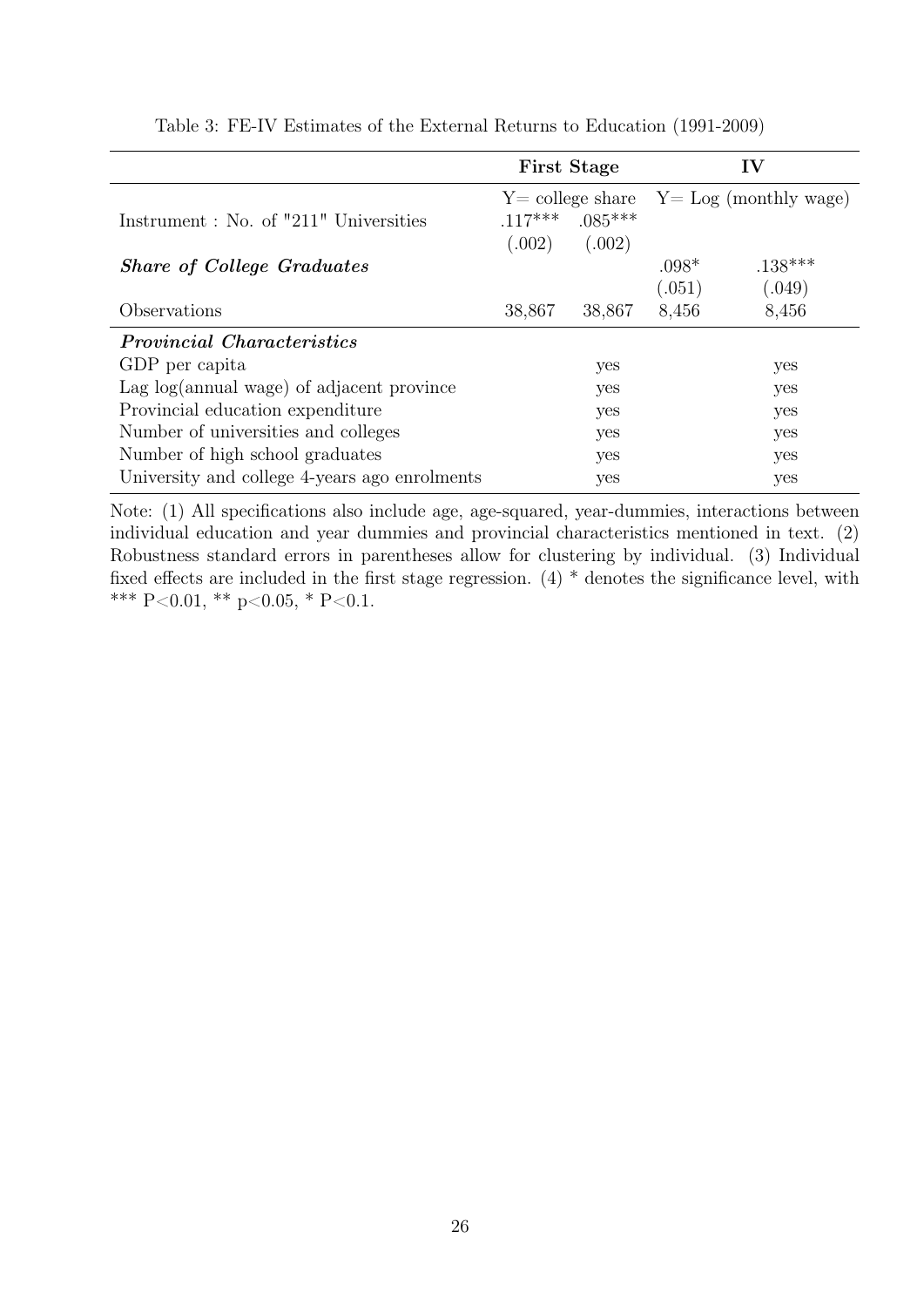|                                   | Urban   |              |         | Rural        |
|-----------------------------------|---------|--------------|---------|--------------|
|                                   | FE      | <b>FE-IV</b> | FF.     | <b>FE-IV</b> |
| <b>First Stage</b>                |         |              |         |              |
| Number of "211" Universities      |         | $.065***$    |         | $.093***$    |
|                                   |         | (.003)       |         | (.002)       |
| Observations                      |         | 12,460       |         | 26,407       |
| <b>Share of College Graduates</b> | $-.018$ | .043         | $-.007$ | $.223***$    |
|                                   | (.016)  | (.083)       | (.016)  | (.062)       |
| Observations                      | 5,799   | 4,301        | 6,094   | 4,155        |

Table 4: FE and FE-IV Estimates of External Returns to Education by Region (1991- 2009)

Note: (1) All specifications also include age, age-squared, yeardummies, interactions between individual education and year dummies and provincial characteristics mentioned in text. (2) Robustness standard errors in parentheses allow for clustering by individual. (3) Individual fixed effects are included in the first stage regression.  $(4)$  \* denotes the significance level, with \*\*\* P<0.01, \*\* p<0.05, \* P<0.1.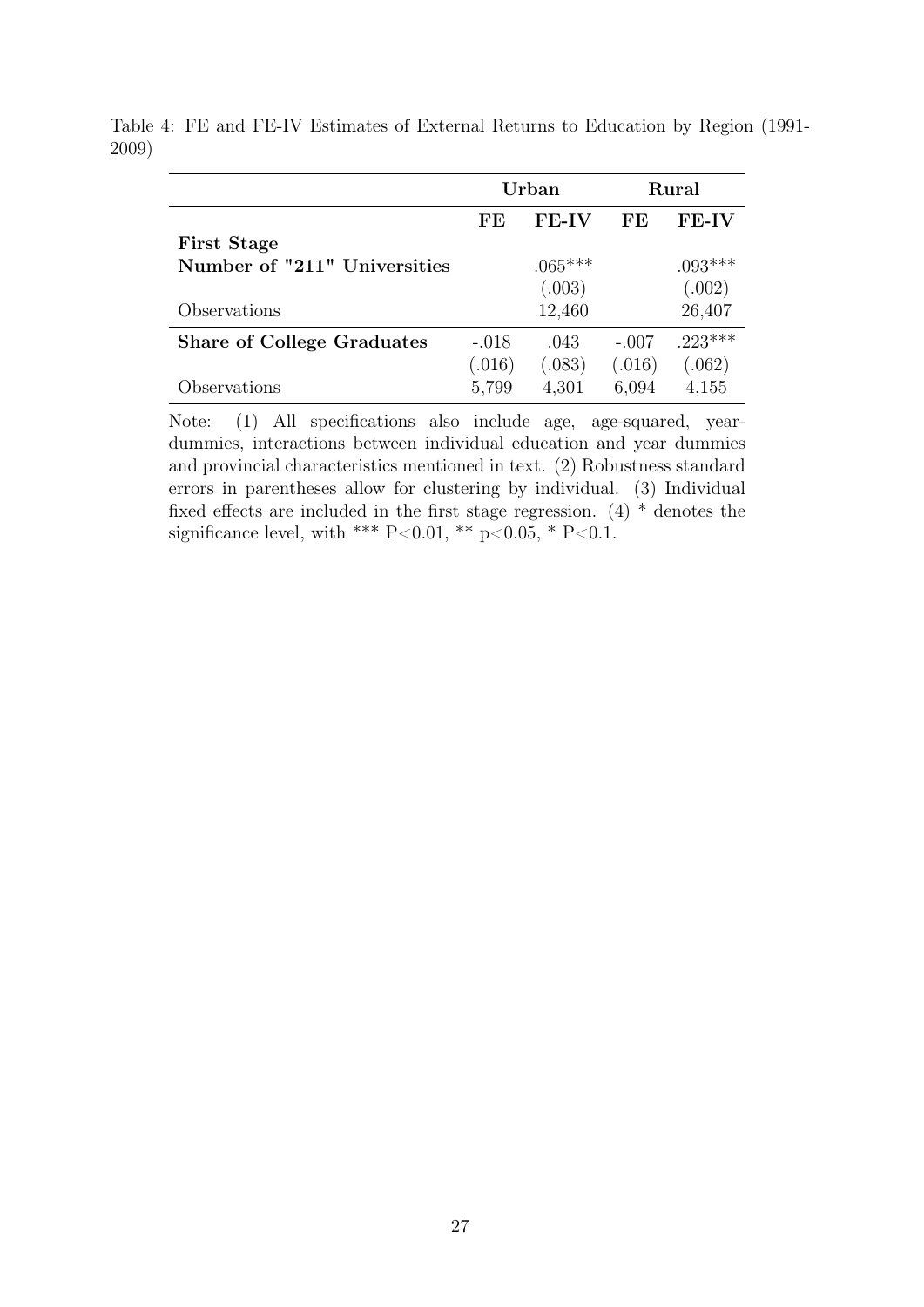|                                   | Men    |              | Women      |           |
|-----------------------------------|--------|--------------|------------|-----------|
|                                   | FE     | <b>FE-IV</b> | FE         | $FE-IV$   |
| <b>First Stage</b>                |        |              |            |           |
| Number of "211" Universities      |        | $.091***$    |            | $.080***$ |
|                                   |        | (.002)       |            | (.002)    |
| Observations                      |        | 18,849       |            | 20,018    |
| <b>Share of College Graduates</b> | .008   | $.177***$    | $-.046***$ | .06       |
|                                   | (.014) | (.063)       | (.015)     | (.076)    |
| Observations                      | 6,941  | 5,127        | 4,952      | 3,329     |

Table 5: FE and FE-IV Estimates of External Returns to Education by Gender (1991- 2009)

Note: (1) All specifications also include age, age-squared, year-dummies, interactions between individual education and year dummies and provincial characteristics mentioned in text. (2) Robustness standard errors in parentheses allow for clustering by individual. (3) Individual fixed effects are included in the first stage regression.  $(4)$  \* denotes the significance level, with \*\*\* P<0.01, \*\* p<0.05, \* P<0.1.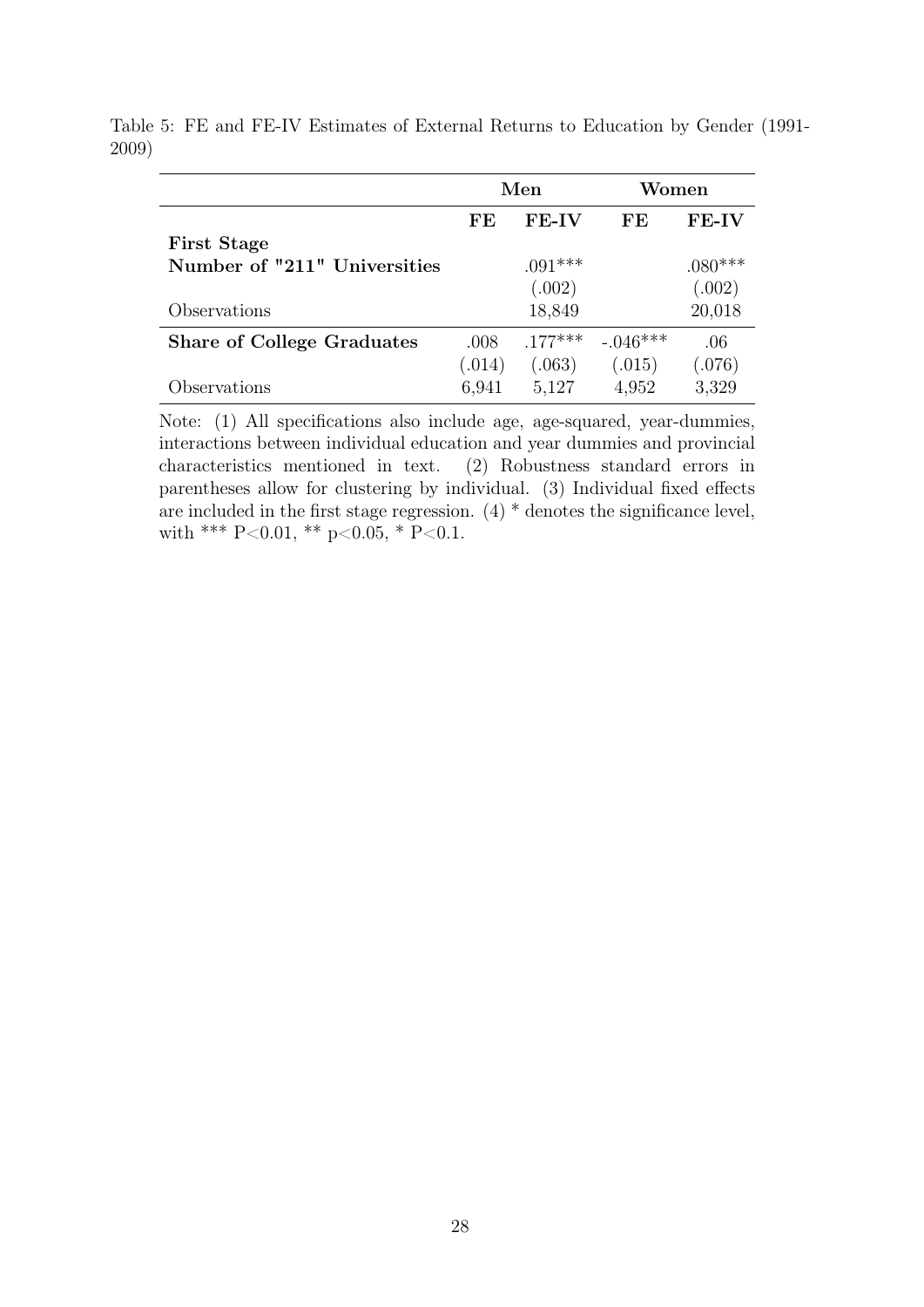|                                   |        | Compulsory schooling<br>or below |            | Some college<br>and College $+$ |  |
|-----------------------------------|--------|----------------------------------|------------|---------------------------------|--|
|                                   | FE.    | $FE-IV$                          | FE         | <b>FE-IV</b>                    |  |
| <b>First Stage</b>                |        |                                  |            |                                 |  |
| Number of "211" Universities      |        | $.841***$                        |            | $.086***$                       |  |
|                                   |        | (.002)                           |            | (.006)                          |  |
| Observations                      |        | 27,192                           |            | 3,995                           |  |
| <b>Share of College Graduates</b> | .010   | $.131***$                        | $-.047***$ | $-.021$                         |  |
|                                   | (.017) | (.061)                           | (.016)     | (.128)                          |  |
| Observations                      | 5,642  | 3,449                            | 3,020      | 2,562                           |  |

Table 6: FE and FE-IV Estimates of External Returns to Education by Education Levels (1991-2009)

Note: (1) All specifications also include age, age-squared, year-dummies, interactions between individual education and year dummies and provincial characteristics mentioned in text. (2) Robustness standard errors in parentheses allow for clustering by individual. (3) Individual fixed effects are included in the first stage regression. (4) \* denotes the significance level, with \*\*\* P<0.01, \*\* p<0.05, \* P<0.1.